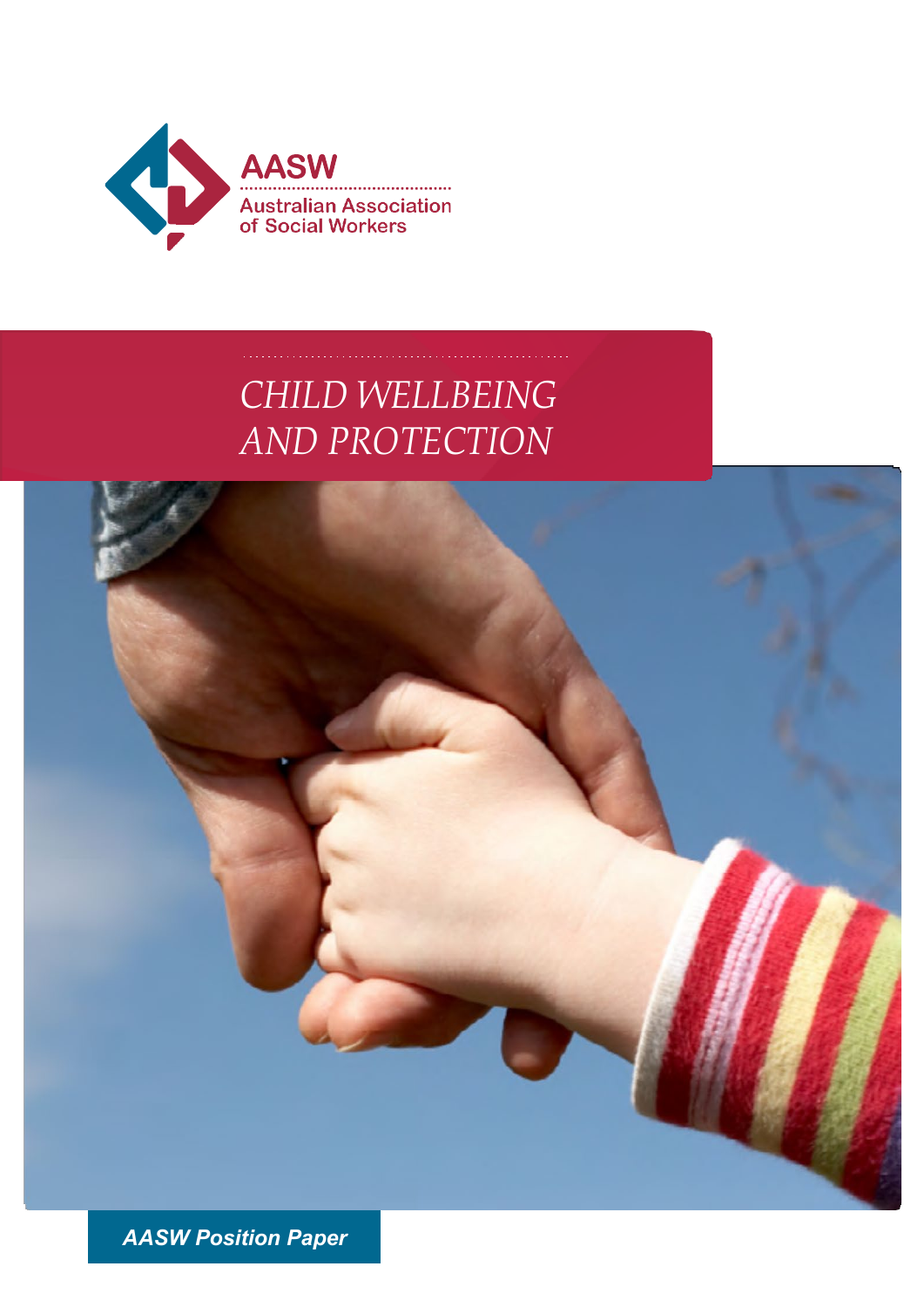### **Contents**

| A Vision for the Child Wellbeing and Protection System [11] [12] Martham Marson T |
|-----------------------------------------------------------------------------------|
|                                                                                   |
|                                                                                   |
|                                                                                   |
|                                                                                   |
|                                                                                   |
|                                                                                   |
|                                                                                   |
|                                                                                   |
|                                                                                   |
| The over-representation of Aboriginal and Torres Strait Islander children15       |
|                                                                                   |
|                                                                                   |
|                                                                                   |
|                                                                                   |
|                                                                                   |
|                                                                                   |
|                                                                                   |
|                                                                                   |

This paper has been developed by the Australian Association of Social Workers (AASW), in particular the National Social Policy Committee and in conjunction with key professional staff and other members.

It was approved by the AASW Board as a Position Paper in November 2013. Updated in June 2020.

Disclaimer: Material in this Position Paper is made available as general information only and should not be relied upon for the purpose of any particular matter.

AASW does not make the content of this paper available as professional advice; before relying on any material in this paper, readers should obtain appropriate professional advice. AASW expressly disclaims liability for any loss, however caused, whether due to negligence or otherwise arising from the use of or reliance on the material contained in this paper by any person.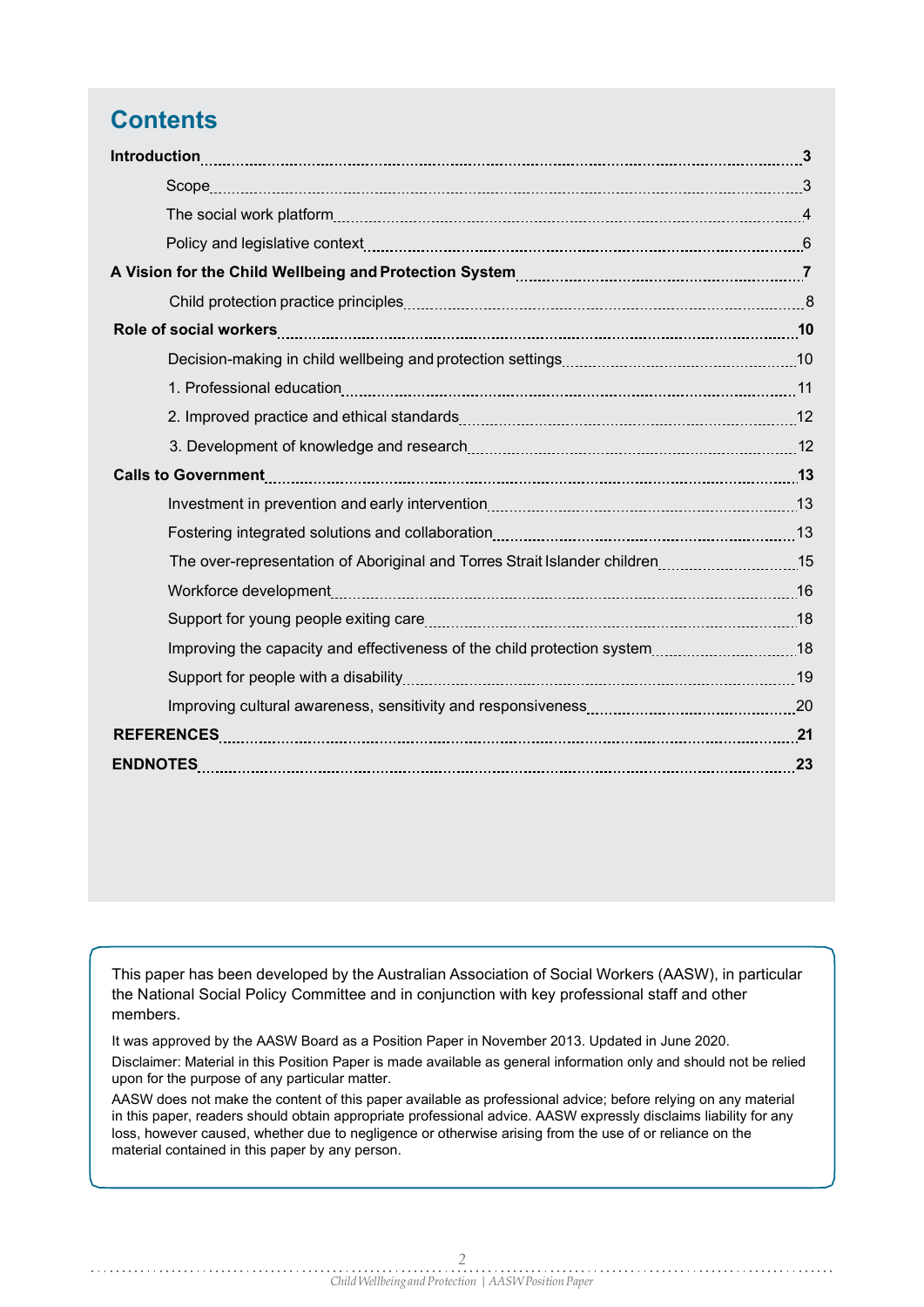# *Introduction*

### **Scope**

The AASW recognises the constructed nature of the terms 'child wellbeing' and 'child protection'. In this context the term 'child wellbeing and protection' is used to refer to the responsibility of everyone, including social workers, for the wellbeing, development and safety of the children and young people in our community. The term encompasses the full range of strategies to enable children to develop their potential, encompassing those that promote and support child wellbeing to those that prevent and addressharm.

*'Socialworkers,ina variety of practice contexts,need to be ableto promote child wellbeing and to assess and respond to the needs of children and families..'*

This statement rests on assumptions that the family, in all of its diverse forms, is the basic unit of care for children and young people and that all families need supportive connections to enable them to grow and develop securely and happily. It acknowledges that many families and communities have to face situations and conditions that challenge their capacity to provide optimal care for children and young people and that in these situations most families and children need additional, personalised supports. Social workers, in a variety of practice contexts, need to be able to promote child wellbeing and to assess and respond to the needs of children and families through direct practice and through working for structural changes.

The AASW acknowledges therefore the need to consider child wellbeing and protection within the broader social and political context. Responding and working in partnership with children, young people and families requires an understanding of the inter-related nature of child wellbeing, abuse and neglect with issues such as poverty, domestic violence, drug and alcohol misuse, disability, colonisation and the ongoing impacts of the Stolen Generation, homelessness, education, health and mental health.

The social work platform outlines how the social work profession generally and the AASW specifically will work to address the complexity and diversity of the issues facing Australian children and families.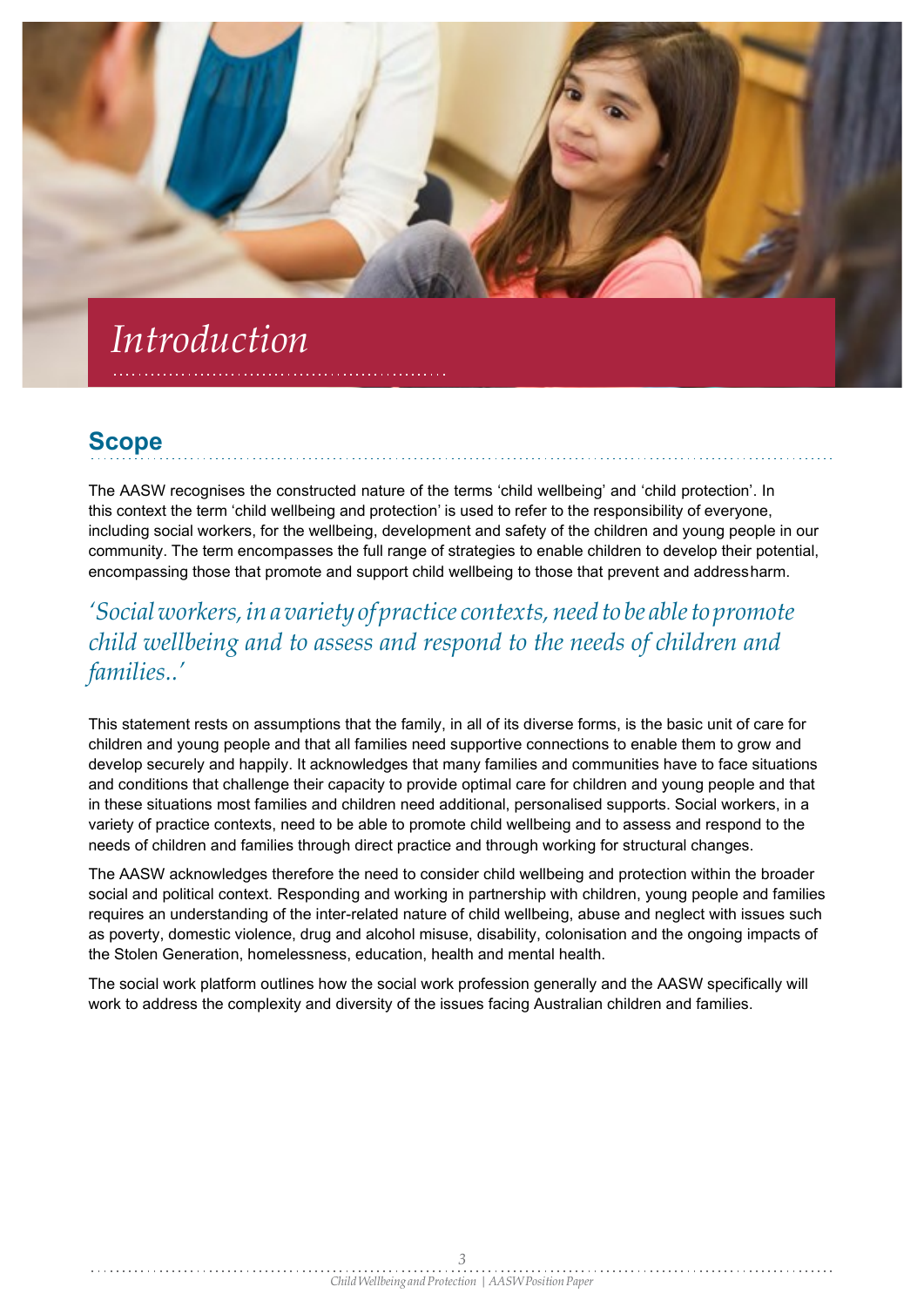### **The social work platform**

#### **1. Definition of social work**

The social work profession promotes social change, problem solving in human relationships and the empowerment and liberation of people to enhance wellbeing. Utilising theories of human behaviour and social systems, social work intervenes at the points where people interact with their environments. Principles of human rights and social justice are fundamental to social work (IFSW 2001, as cited in AASW *Code of Ethics* 2010, p. 7).

Social work in its various forms addresses the multiple, complex transactions between people and their environments. Its mission is to enable all people to develop their full potential, enrich their lives, and prevent dysfunction. Professional social work is focused on problem solving and change. As such, social workers are change agents in society and in the lives of the individuals, families and communities they serve. Social work is an interrelated system of values, theory and practice (IFSW 2001).

#### **2. Values**

Social work grew out of humanitarian and democratic ideals, and its values are based on respect for the equality, worth, and dignity of all people. Human rights and social justice serve as the motivation and justification for social work action. Social work values are embodied in the profession's national and international codes of ethics.

#### **3. Theory**

Social work bases its methodology on a systematic body of evidence-based knowledge derived from research and practice evaluation, including local and indigenous knowledge specific to its context. It recognises the complexity of interactions between human beings and their environment, and the capacity of people both to be affected by and to alter the multiple influences upon them including bio-psychosocial factors.

The social work profession draws on theories of human development and behaviour and social systems to analyse complex situations and to facilitate individual, organisational, social and cultural changes.

#### **4. Practice**

Social work addresses the barriers, inequities and injustices that exist in society. It responds to crises and emergencies as well as to everyday personal and social problems. Social work utilises a variety of skills, techniques, and activities consistent with its holistic focus on persons and their environments. Social work interventions range from primarily person-focused psychosocial processes to involvement in social policy, planning and development.

#### **5. Social work in**

#### *The Australian Association of Social Workers (AASW)*

The AASW is the key professional body representing more than 7000 social workers throughout Australia. The social work profession is committed to the pursuit and maintenance of human wellbeing. Social work aims to enhance the quality of life and support the development of the full potential of each individual, family, group and community in society through an equal commitment to:

**a.** Working with Australia's First Peoples

- **b.** Working with and supporting people to achieve the best possible levels of personal and social wellbeing
- Working to address and redress inequity and justice affecting the lives of clients, client groups and **c.** socially disadvantaged
- Working to achieve human rights and social justice through social development, social and systemic **d.** change, advocacy and the ethical conduct of research (AASW 2010).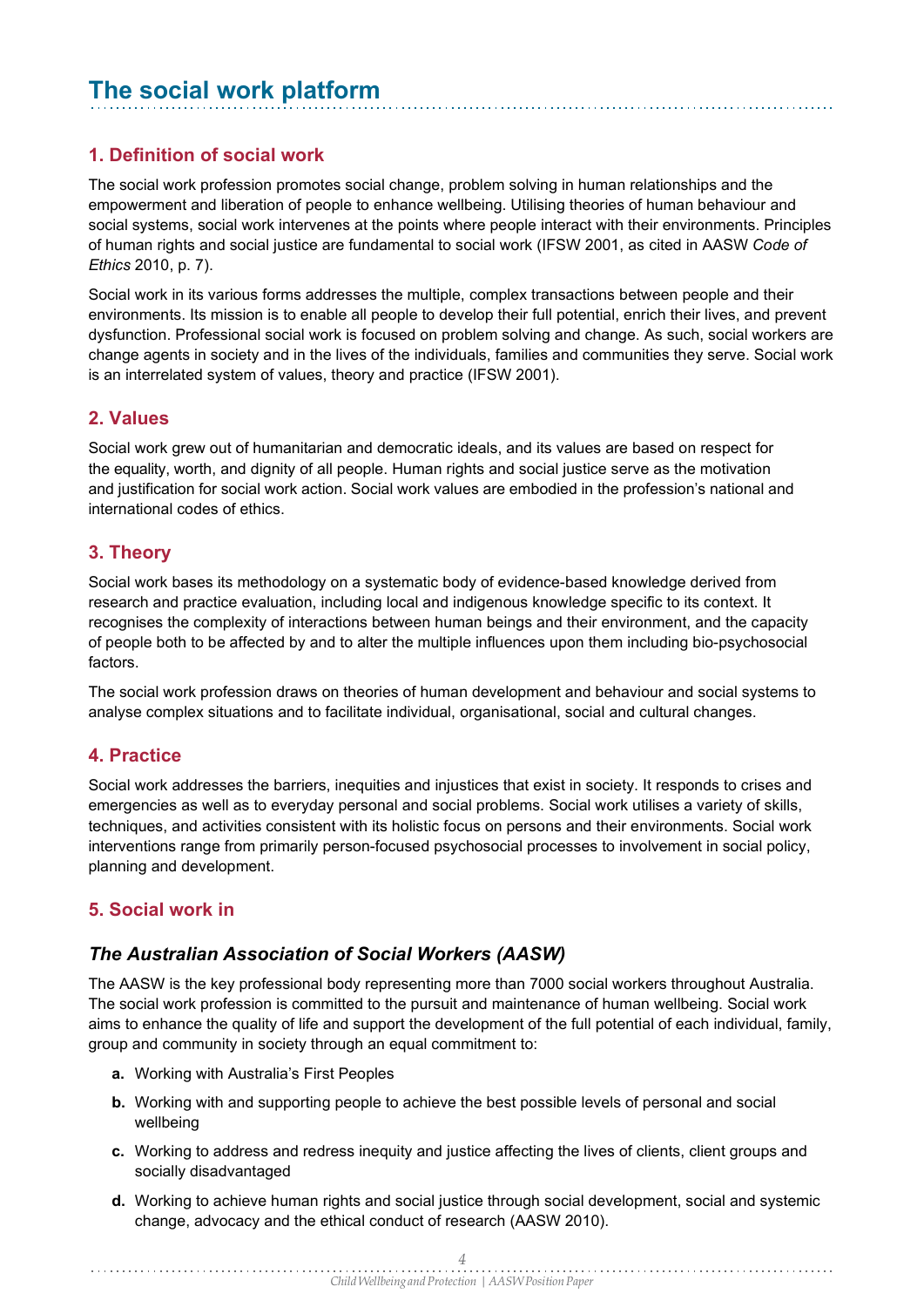#### *Professional education*

The AASW set the benchmark for professional education and practice in social work. We have a strong voice on matters of social inclusion, social justice, human rights and issues that impact upon the quality of life of all Australians. We seek a close and collaborative relationship with educational institutions, industry, government, client associations and the community. The AASW acknowledges the critical importance of the contribution made by Aboriginal and Torres Strait Islander members.

#### *Professional practice*

Professional social work practice is underpinned by a *Code of Ethics* (AASW 2010) and *Practice Standards*  (AASW 2013). The *Code of Ethics* emphasises principles of social justice, human rights and professional integrity, and provides the guide and standard for ethical social work conduct and accountability for Australian social workers. The *Practice Standards* outline what is required for effective, professional and accountable social work practice in all social work and emphasise a commitment to lifelong learning and an ongoing contribution to knowledge and research.

Social workers are involved in the delivery of a range of settings including public health, community health and welfare, educational institutions, government departments and increasingly in private practice.



The AASW is the national association for Australian professional social workers. We set the benchmark for professional education and practice in social work. We have a strong voice on matters of social inclusion, social justice, human rights and issues that impact upon the quality of life of all Australians. We seek a close and collaborative relationship with educational institutions, industry, government, client associations, and the community.

#### *AASW leadership*



**Christine Craik** *AASW National President*



**Cindy Smith** *AASW Chief Executive Officer*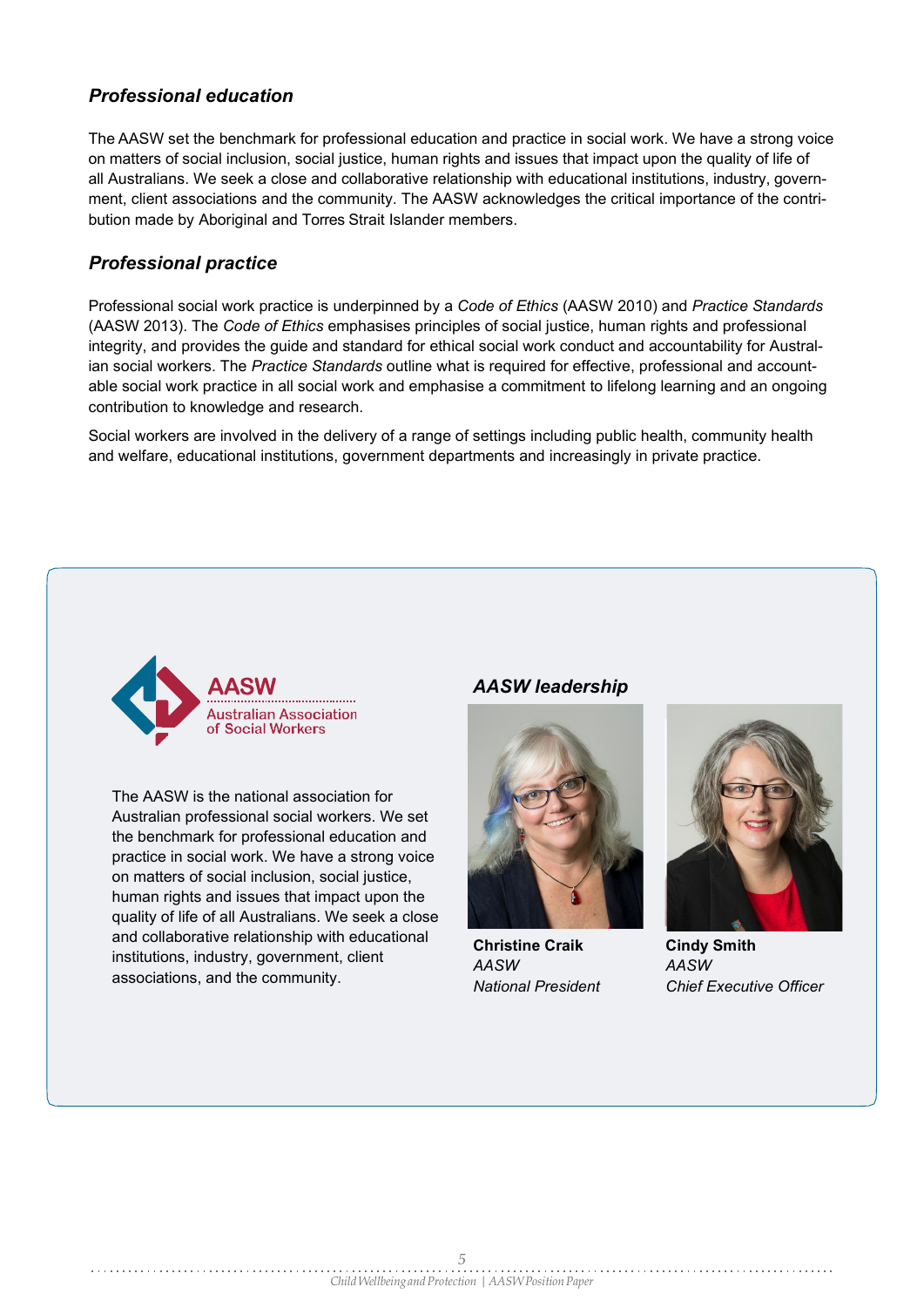### **Policy and legislative context**

Australia is a signatory to the *United Nations Convention on the Rights of the Child* (1989) and many of the principles of the Convention are embedded within child protection legislation. Together with policy frameworks, which specify how services and interventions are to be delivered, legislative principles reflect the service goals to which governments aspire. In 2009, the National Child Protection Clearinghouse<sup>1</sup> outlined similarities and differences in child protection services across Australia and found that legislation in each State and territory differed considerably in accordance with local needs. However, legislation across all States and territories was found to possess similar guiding principles in several key areas. These included:

- A 'best interest' principle
- A commitment to early intervention
- The participation of children and young people in decision-making
- The provision of out-of-home care
- Culturally specific responses to Aboriginal and Torres Strait Islander people

Key issues that were found to be less consistent with several variations in each State and territory included:

- 'After care' support including the age to which the support is given and the nature of that support to people exiting the care system
- Permanency planning and stability of care including differences in the timelines and decision-making guidelines and models

Since then the *National Framework for Protecting Australia's Children 2009–2020* (the National Framework), was endorsed by the Council of Australian Governments in April 2009. The National Framework was put forward as 'an ambitious, long-term approach to ensuring the safety and wellbeing of Australia's children and aims to deliver a substantial and sustained reduction in levels of child abuse and neglect over time. [It] looks in detail at the need for the Commonwealth, State and Territory governments and non-government organisations to work together to protect Australia's children.'2

The National Framework is being implemented through a series of three-year action plans. The first action plan (2009–2012) focused on implementing partnership and reporting arrangements to underpin all further initiatives. The second action plan is focused on 'working together' across government and nongovernment sectors 'including engaging with sectors that are not traditionally thought of aschild-centred, to raise awareness and address risk factors for abuse and neglect. It will also emphasise the development of local partnerships for local solutions, recognising that a "one size fits all" approach does not work across Australia's diverse communities and thatAboriginal and Torres Strait Islander and culturally and linguistically diverse families and communities need strategies that are sensitive to their needs and circumstances'.3

The implementation of the National Framework differs at State, Territory and Local levels. For a detailed overview of pre-existing and new policy and legislative developments by State see the Australian Institute of Health and Welfare's Child Protection Report 2011–12.4

*'..Aboriginal and Torres Strait Islander and culturally and linguistically diverse families and communitiesneed strategiesthat aresensitiveto theirneeds and circumstances.'*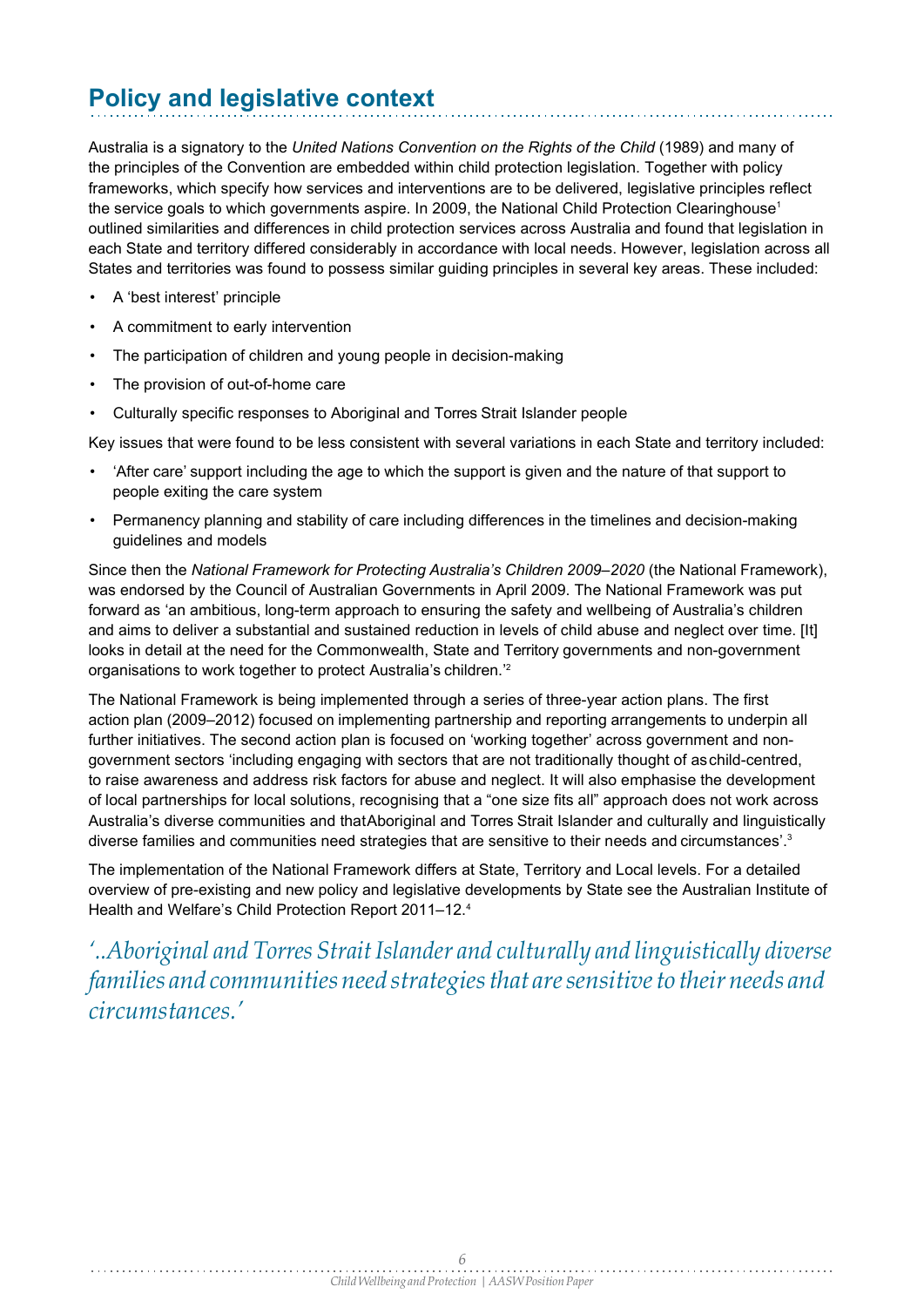# *A Vision forthe Child Wellbeing and Protection System*

The AASW endorses a child wellbeing and protection system that reflects the principles of social justice, human rights and professional integrity. A system that:

- adopts a public health model of child wellbeing and protection
- This has been defined by the National Child Protection Clearinghouse as a service system in which '*primary, secondary and tertiary services are all critical elements in the child welfare and child protection system. However, a well-balanced system has primary interventions as the largest component of the service system, with secondary and tertiary services progressively smaller components of the service system. Investment in primary prevention programs has the greatest likelihood of preventing progression along the service continuum and sparing children and families from the harmful consequences of abuse and neglect.*' 5
- recognises that child and family wellbeing is the responsibility of society as well as individuals, families and communities •
- adopts a rights-based approach consistent with the United Nations Convention on the Rights of the Child (1989) •

Accordingly, social workers are committed to ensuring that:

- i. The best interests of children are the primary concern.
- ii. All children are heard. Children should be consulted about, and take part in making, decisions affecting their life with regard to the child's age or ability to understand.
- iii. All children have the right to be given information about decisions and plans concerning their future  $\,$ and personal history, having regard to the child's age or ability to understand.
- iv These rights are afforded to all children regardless of their race, religion, abilities, gender, beliefs or any other factor.
- v. Aboriginal and Torres Strait Islander children and children from culturally and linguistically diverse backgrounds have a right to services, supports and interventions that are culturally sensitive, competent and aware.
- acknowledges the Aboriginal and Torres Strait Islander peoples, the First Australians, and pays respect to their unique values, and their continuing and enduring cultures, which deepen and enrich the life of our nation and communities
- $\bullet$   $\,$  acknowledges and understands the historical and contemporary disadvantage experienced by Aboriginal  $\,$ and Torres Strait Islander peoples and invests in meaningful culturally appropriate processes for engaging, assessing and working alongside Aboriginal and Torres Strait Islander families
- acknowledges and understands the unique experiences of children and families from culturally diverse and refugee backgrounds
- is culturally competent, safe and sensitive at the organisational, professional and individual practice levels •
- demonstrates systemic integrity We believe this is reflected in a child wellbeing and protection system that focuses on keeping children safe in their family and community and is best achieved by: •
	- i. prioritising the investment in and delivery of universal preventative and early intervention measures as well as provision of secondary and tertiary services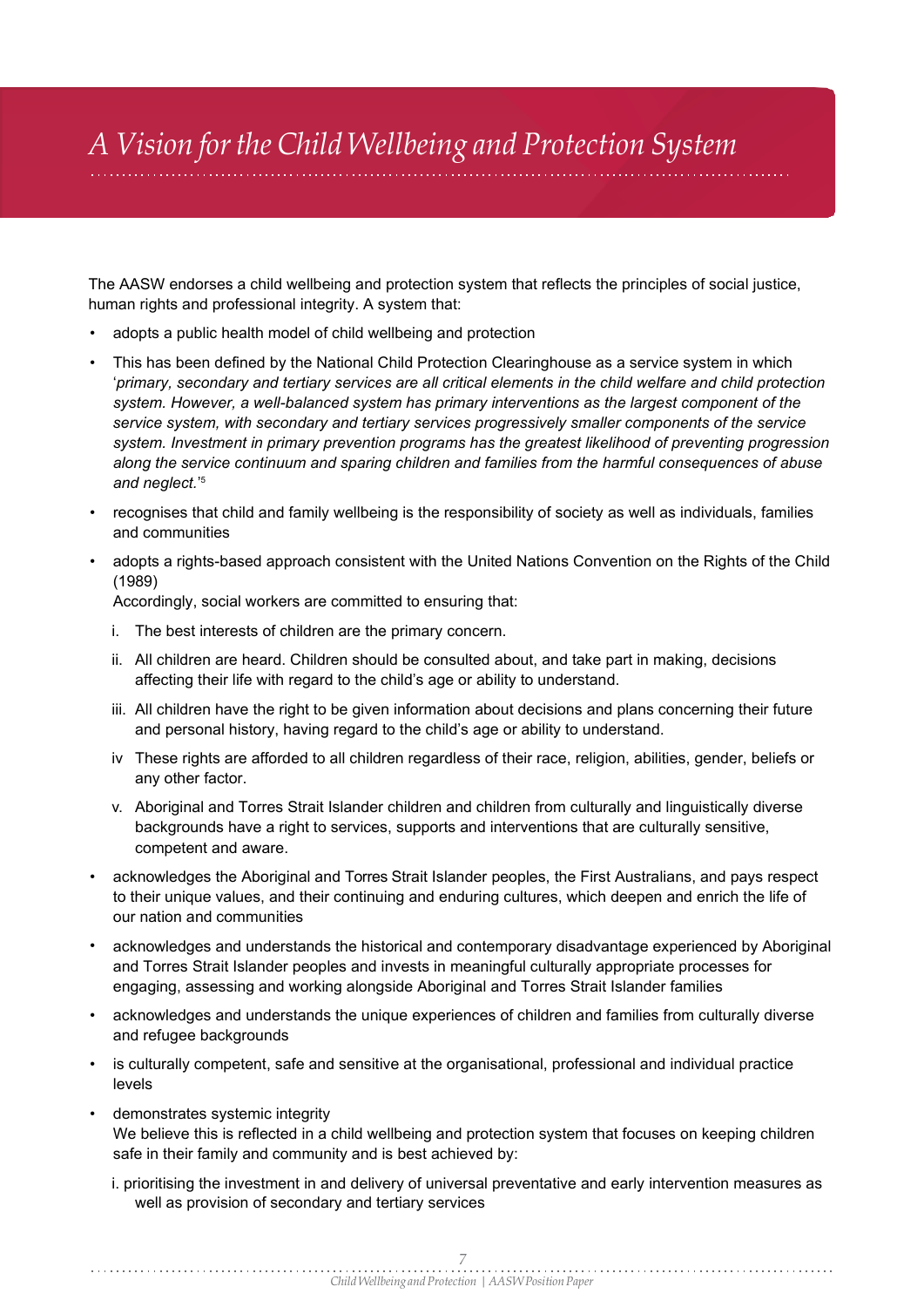- ii. funding and service delivery decision-making that is consistent, transparent and accountable, and
- iii. employment of a professional workforce that has the capacity and competence to deliver child wellbeing and protection services
- unified under a common framework that at its core:
	- i. recognises respect, participation and capacity-building as fundamental rights and needs of vulnerable children and families
	- ii.  $\,$  supports child-safety and family wellbeing by ensuring a professional workforce that has the skills,  $\,$ knowledge and capacity to respond to the strengths and needs of vulnerable children and families
	- iii. is child-centred and family-focused
	- iv. is systemically culturally sensitive, safe and aware.
- is characterised by collaborative approaches to working with and between children, families, government and non-government agencies and communities
- $\bullet$   $\,$  encompasses and considers the health, wellbeing and interests of children across the lifespan including unborn children through to young adults exiting care.

We believe such a framework has an important part to play in ensuring the health and wellbeing of all Australian children. In particular, we believe it will help disadvantaged and marginalised families address some of the issues they face, including intergenerational trauma, and provide necessary support and practical assistance to redress chronic need.

#### **Child protection practice principles**

The AASW's vision for child wellbeing and protection is grounded in the following practice

#### *1. All children*

Our practice with all children will recognise that:

- **a.** The mental health of infants and children is best served by living with attachment figures (usually related family) who are able to provide a sense of security and safety.6
- **b**. Removal of a child from their birth parents is a decision that has long-term implications and should be considered only when the level of harm is severe and on balance is more damaging than leaving the child where they are.<sup>7</sup>
- Each change of placement/attachment figure has a negative impact on the child and their future **c.** mental health and therefore should not be done lightly.<sup>8</sup>
- Children need permanency of placement to develop good mental health. The sooner this can be **d.** established or re-established, the better for the child.<sup>9</sup>
- All children do better with gradual introduction to new carers. This maximises time to get to know **e.** carers and to feel as secure as possible before any formal transfer.
- Care by strangers (who do not intend to form an attachment relationship with the child) or rotating **f.** care by more than three people could be deleterious for the child if it continues for more than a crisis period.
- **g**. Siblings should be placed in out-of-home care together if at all possible, and in any case, close relationships between them should be maintained.10
- **h.** Priority and support should be given to kinship placements for Aboriginal and Torres Strait Islander children.

#### *2. The infant (child under two years) – Special consideration*

Our practice with children under two years will recognise that:

**a.** The first two years of a child's life are crucial to the child's development in all areas<sup>11</sup>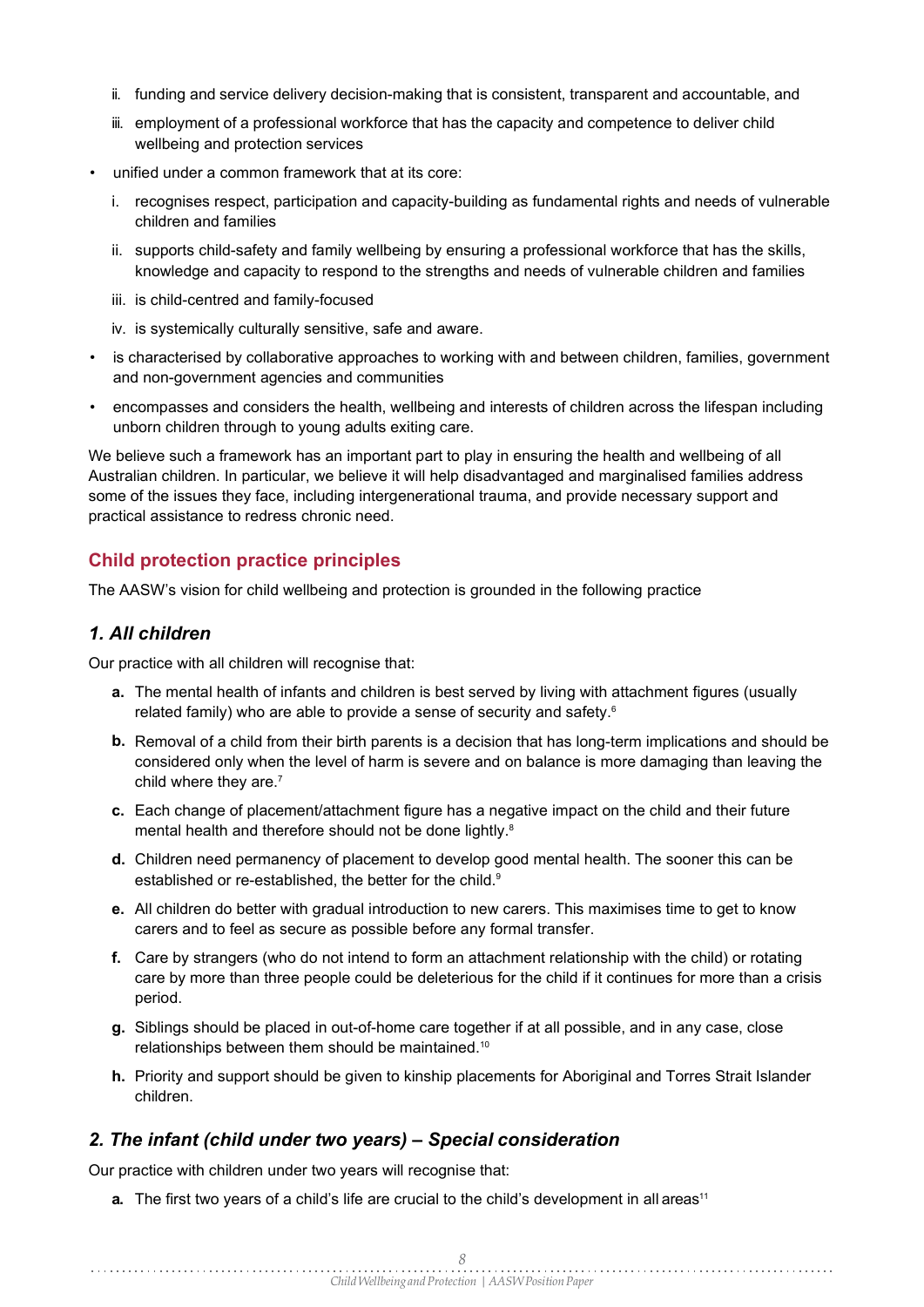**b.** Changes in caregiver are more difficult for infants as it means the loss of their sense of safety and security. Developmentally they are unable to understand or be prepared for such disruptions. Infants also cope less well with overnight care changes.<sup>12</sup>

#### *3. Best practice work with birth parents*

- **a.** Treating birth parents with respect and inclusive participation is the most effective route to enable them to change.<sup>13</sup>
- **b.** Improvement of the relationship between the child and the birth parents to a 'good enough' standard of care is the best first option for the child's future development.
- **c.** There should be a range of service options to meet the parent's learning needs including families with low-level English proficiency and literacy levels and families from non-English speaking backgrounds.<sup>14</sup>

#### *4. The initial intervention*

The intent of the initial response to notification and any subsequent intervention should be to effect change that is in the best interests of the child.

- **a.** The initial intervention should be underpinned by a dynamic risk-assessment process that includes but does not solely rely upon forensic or structured decision-making tools.
- **b.** If removal is considered necessary, continuity of the cultural affinity of the child and birth family should be a priority.
- Once a child has been removed from the birth family's care, the possibility of reunification should be **c.** the first consideration.
- **d.** If reunification is considered impossible, decisions about a permanent placement should be made as soon as possible.

#### *5. Out-of-home care*

- **a.** The relationship with the foster parent should be supported as the primary relationship with the child. The child's relationship with the child protection worker will usually be a secondary one.
- **b.** All out-of-home carers and foster parents should be formally assessed. The carers' own attachment history should be part of the assessment process.<sup>15</sup>
- Foster parents need ongoing support, training and opportunities for reflection in order to provide a **c.** positive secure relationship with the child (who may have a severely disrupted history of trauma and relationships with previous carers).
- Foster parents and all out-of-home care placements should be regularly reviewed. **d.**

#### *6. Contact arrangements*

- **a.** The AASW supports contact arrangements through case planning in recognition of the inflexibility and unresponsiveness of court-ordered contact arrangements. However, contact arrangements based on case planning:
	- Must be child-centred and take into account both in their conception and implementation:
		- i. the child's age and stage of development;
		- ii. the needs of the child;

- iii the child's expressed wishes, if they can be acquired;
- . any secondary impacts on the child of contact arrangements such as travelling long distances and being accompanied by strangers.

• Require a professionally qualified and adequately supported case planning workforce involved in all aspects of contact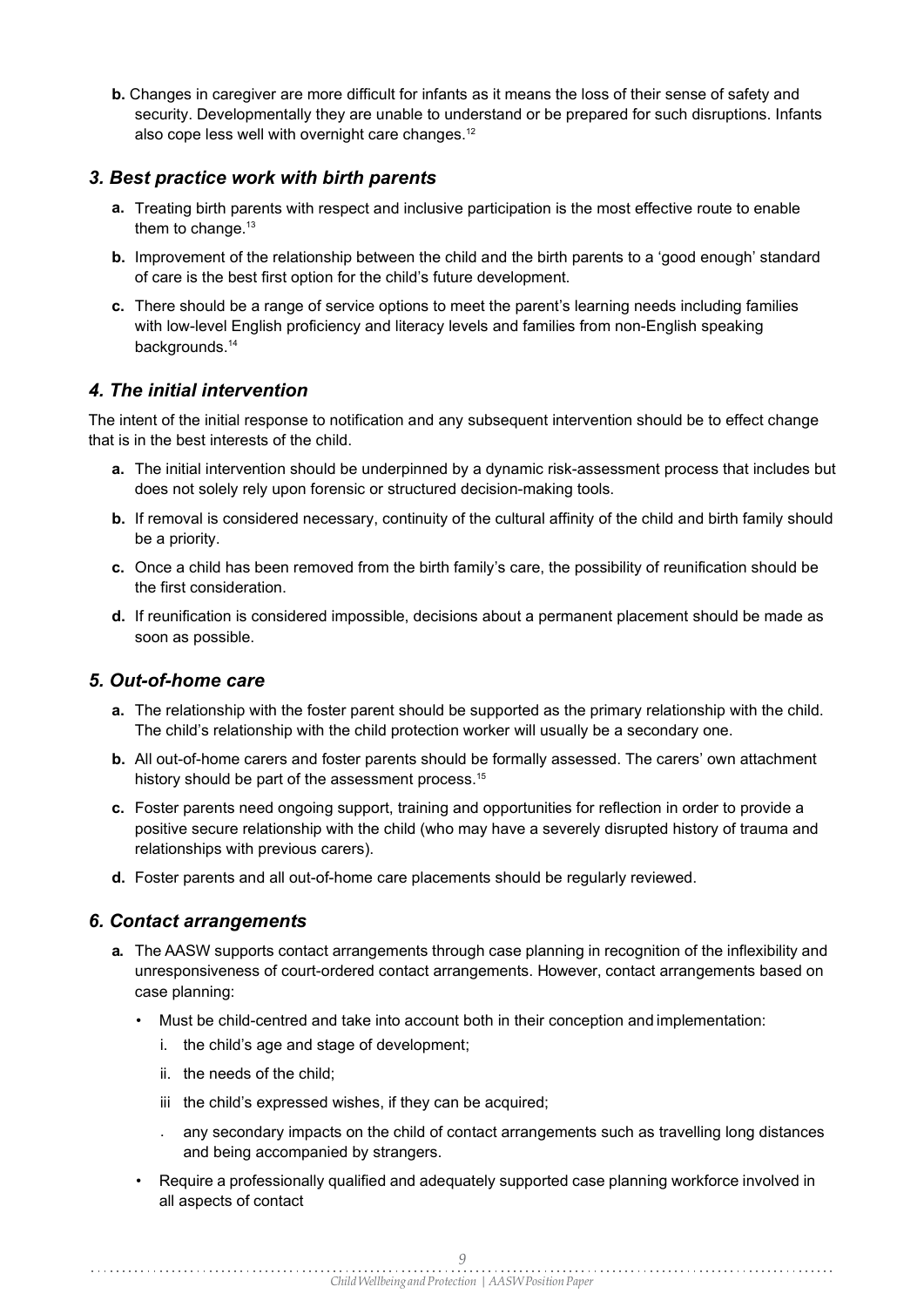# *Roleofsocialworkers*

The social work profession promotes social change, problem solving in human relationships and the empowerment and liberation of people to enhance wellbeing. Utilising theories of human behaviour and social systems, social work intervenes at the points where people interact with their environments. Principles of human rights and social justice are fundamental to social work (IFSW 2001, as cited in AASW *Code of Ethics* 2010).

Concern for the wellbeing of children and young people has been a core element of social work practice internationally since the development of social work as a distinct profession. The AASW acknowledges that in Australia social workers played a role in the history of child protection, including the removal of Indigenous and other children from their families and communities and that this has led to intergenerational trauma and the tragic legacies of the 'Stolen Generations' and the 'Forgotten Australians'. Social workers have also been among those who have advocated for the rights of Aboriginal and Torres Strait Islander peoples and other vulnerable children and families. TheAASW acknowledges the need for social workers to be alert to, and to advocate against, unjust practices and policies, and to analyse the potential for professional practices to perpetuate abusive practices.

### *'..socialworkersarerecognisedthroughouttheworldasthecoreprofessional group in child protection policy, management and practice.'*

Significant numbers of social workers practise in child wellbeing and protection settings in a range of roles including direct case work, management and policy. No other professional discipline is so immersed in the areas of knowledge that are essential for quality relationship-based child protection practice. As a result, social workers are recognised throughout the world as the core professional group in child protection policy, management and practice.

### **Decision-making in child wellbeing and protection settings**

The AASW acknowledges that decision-making in child wellbeing and protection is particularly fraught. As Schmidt and Stokes (2012) state:

*Decision making in social work, and in particular in child protection, is difficult, challenging, and fraught with risk and a degree of uncertainty. Decisions are often made with insufficient, unreliable, conflicting, or missing information within a stressful and pressured organizational and political context (Budd, 2005; Gambrill, 2005a; Webb, 2002). Despite this uncertainty, social workers must decide whether a child is safe, whether a child should be removed from his or her home, whether to provide additional supports to a family, and how to engage with a family to facilitate positive change for a child. These everyday decisions can dramatically affect the lives of children and their families..*

*However, the practice of applying knowledge to a specific situation is more than an exercise in technical rationality; it requires social workers to translate theoretical knowledge into skills and know*how for practice (Kondrat, 1992; Parton, 2003). In the real world, it requires what Squires (2005) *referred to as 'repetition-with-variation.' The art or practice of social work is to interpret the individual client situation and take actions that are consistent with the organizational and societal context...*

*[T]he literature agrees that there is more to professional practice than technical know-how.*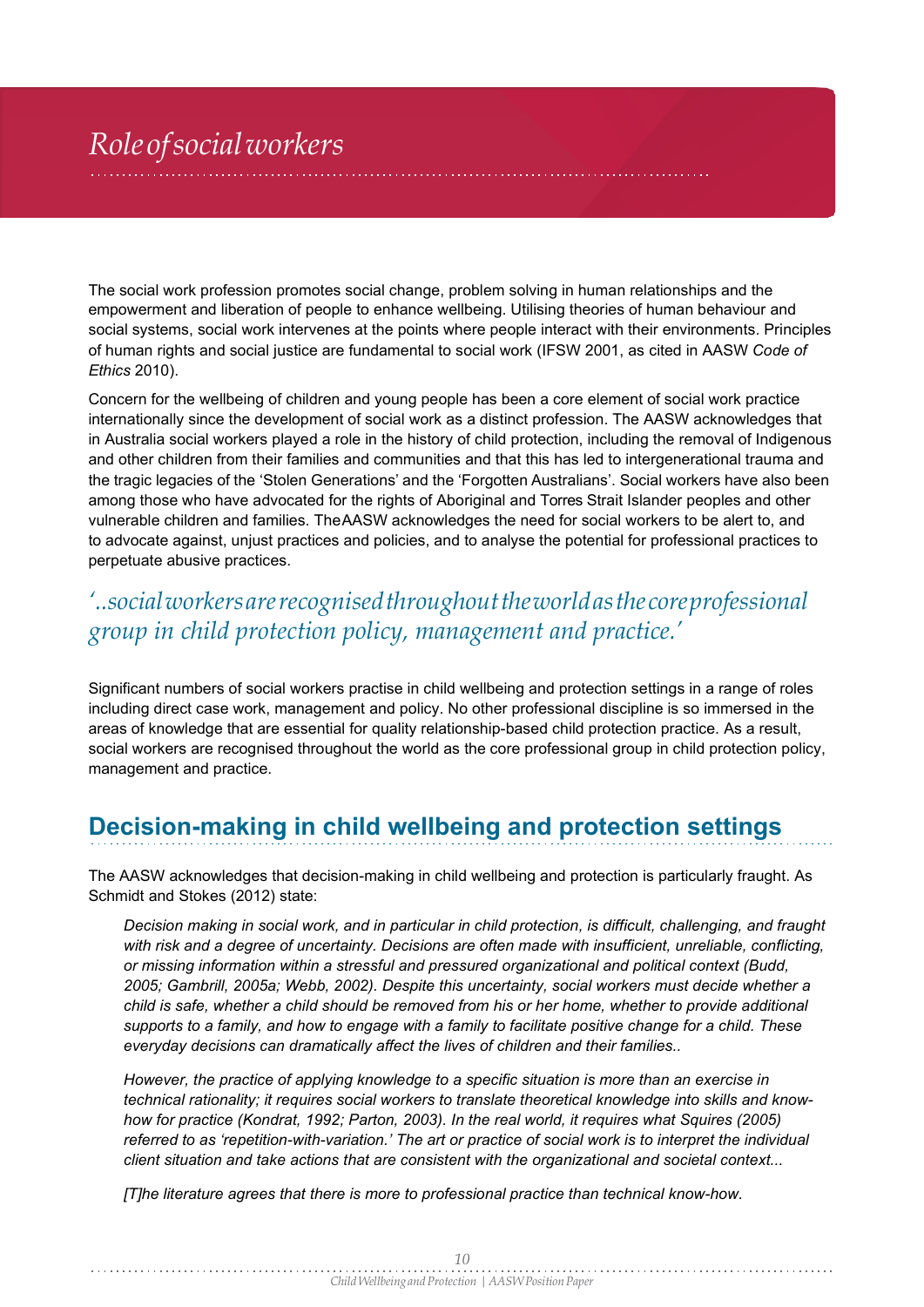*empirical or scientific knowledge allows for the application of systemic theory and procedural rules, secondary forms of experiential knowledge take into account the professional's store of cultural, personal, and practice knowledge. It is this personal store of knowledge that becomes internalized and allows the professional to filter a situation through his or her own thinking process, to decide which information is relevant, to discover patterns of meaning, and to value an individual's unique experience of their everyday world.*

This complexity in the context of a range of historical and cultural factors, such as the Stolen Generations, the death of children in care and a chronically underfunded and under-resourced child welfare sector present the social work profession with great challenges and opportunities in every day practice. The AASW believes this context also informs a diverse and rich range of views and responses to some of the more contentious issues facing social workers today.

### *'..AASWmeasuresaredesignedtosupportthedevelopmentofaprofessional workforce with the skills and qualities necessary to conduct this important work..'*

In July 2013, the AASW consulted with its members on a range of contentious issues including timelines for permanency planning, dispensing with parental consent, non-consensual adoption, restoration and contact arrangements. A consensus was not reached, and accordingly a position regarding these issues is not reflected in this position statement. Rather than view this as a gap or flaw in social work child protection practice, the AASW believes this affirms the complexity of the child welfare terrain and reiterates and underscores the critical importance of the professions commitment to high educational standards, ongoing professional development and supervision, the *Code of Ethics* and *Practice Standards* and the need for the evolution of the professions knowledge and research base.

Accordingly, the following AASW measures are designed to support the development of a professional workforce with the skills and qualities necessary to conduct this important work:

#### **1. Professional education**

The *Australian Social Work Education and Accreditation Standards* (ASWEAS) 2012 (Guideline 1.1) outlines specific child wellbeing and protection curriculum content required in all social work qualifying degrees including four-year undergraduate and two-year postgraduate qualifying Masters. In addition, social work students complete total of 1000 hours of supervised practice in a range of health and community service settings that may include child protection services.

The ASWEAS requires that all qualifying social workers have knowledge and skill in four key areas. These are: children in the context of their families and communities; the policy, legislative and service contexts of social work with children and families; and social work practice with children and families. This includes a beginning knowledge of:

- Child development, including ecological models of human development, social construction of childhood and family life and ethnocentric understandings
- Parent–child attachment and significant other attachments •
- The diversity of family structures, dynamics, systems and community networks with particular attention to cultural variations in family and community relationships and child care practices, including Aboriginaland Torres Strait Islander child-rearing practices •
- Different types, signs and impacts of child neglect and abuse •
- Current evidence about the range of protective, risk and resilience factors including the impact of parental alcohol and other drugs misuse and parental mental health problems on children's wellbeing, a critical understanding of domestic and family violence, and the protective factors associated with children's resilience including enduring relationships and positive community connections •
- The process of colonisation and intergenerational trauma experienced by families, children and young people due to colonisation and/or past child welfare practices, in particular, the Stolen Generations, •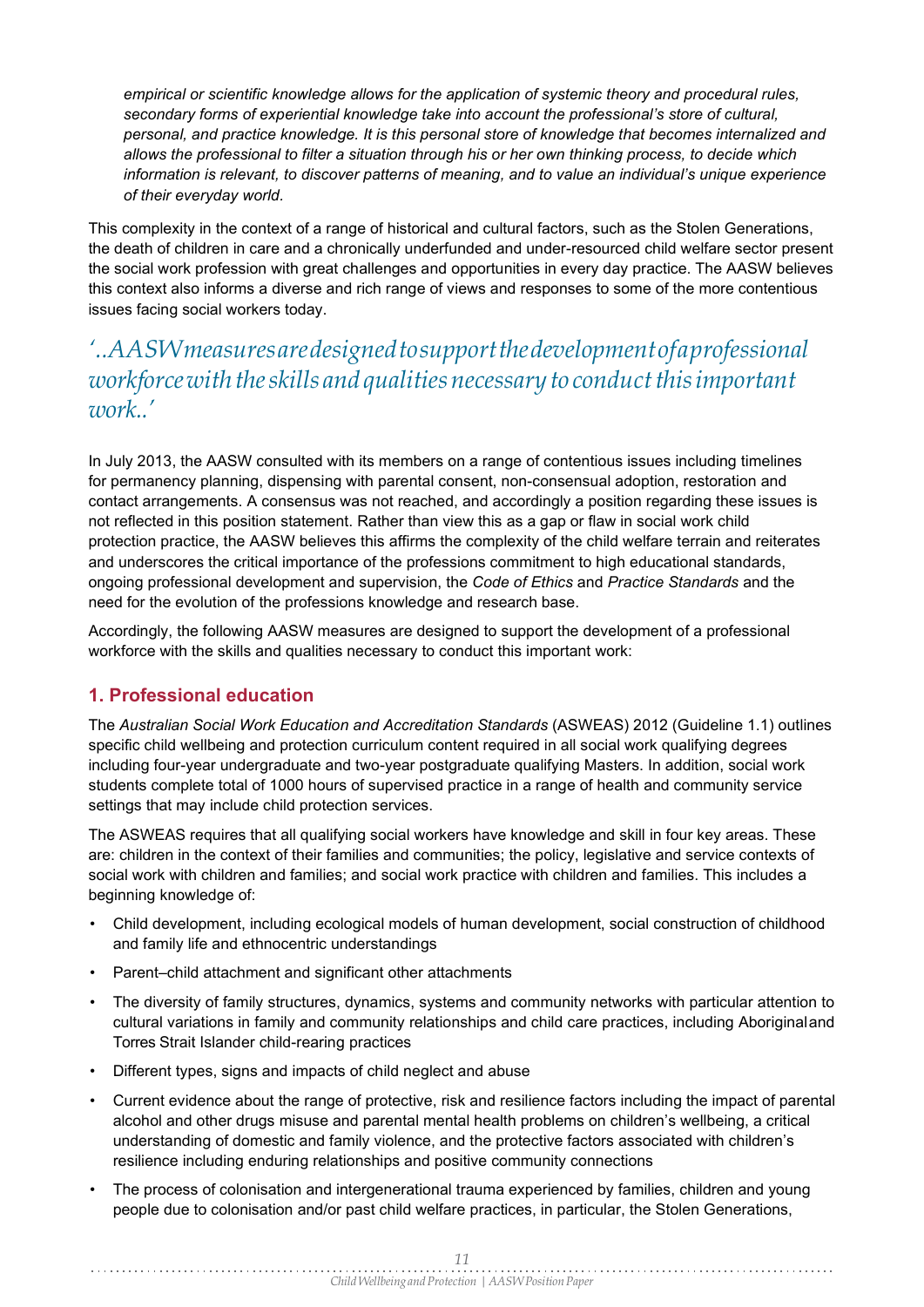adults who grew up in alternative care, and children who have experienced detention

- The history and contemporary debates in social philosophy and policy relating to the wellbeing of children and families •
- Structural and multiple disadvantages in Australia, including poverty and its impacts on children, families and communities •
- Contemporary service frameworks for children and families •
- The range of services and organisations that are relevant to the wellbeing of children and families •
- The legal context for social work practice in child protection in Australia, and the legal and ethical responsibilities of a social worker under the legislative frameworks that protect children •
- Contemporary frameworks that enshrine the rights of children, including the Convention on the Rights of the Child •
- Critical practice frameworks that enable the application of a range of theories of social work practice to situations where the social worker encounters children
- Assessment frameworks for assessing the psychosocial needs of children and families •
- $\bullet$  Practice with involuntary clients, including power imbalances and strategies to respectfully promote engagement with children, young people and adults who do not wish to be clients •
	- Culturally appropriate and respectful ways of working with children and families from diverse cultures, including Indigenous families and the application of the Aboriginal and Torres Strait Islander child placement principles



Strategies that reduce risk factors to children at a family level and strategies that support mothers, fathers and families within the context of the promotion of wellbeing, prevention and tertiary continuum of services

•

•

The role of social workers in building and disseminating evidence about what works in practice and policy to promote the wellbeing of children and families and strategies to access specific information about

#### **2. Improved practice and ethical standards**

The AASW promotes lifelong professional development through Continuing Professional Development. The AASW supports efforts to enhance practice standards and contribute to development of a competent workforce.

Qualified Social Workers are able to draw on, and AASW members are governed by the AASW's *Code of Ethics* (2010) and *Practice Standards* (2013) when dealing with the difficult decisions and ethical dilemmas that arise in Child Protection.

#### **3. Development of knowledge and research**

The AASW is committed to the development of knowledge and research to support better outcomes for children, families and those who provide care for children in out-of-home care. It is clear that both current and new program initiatives need to be evidence-based with clearly defined outcomes supported by research and monitoring. AASW members are trained in these areas and many work within research frameworks.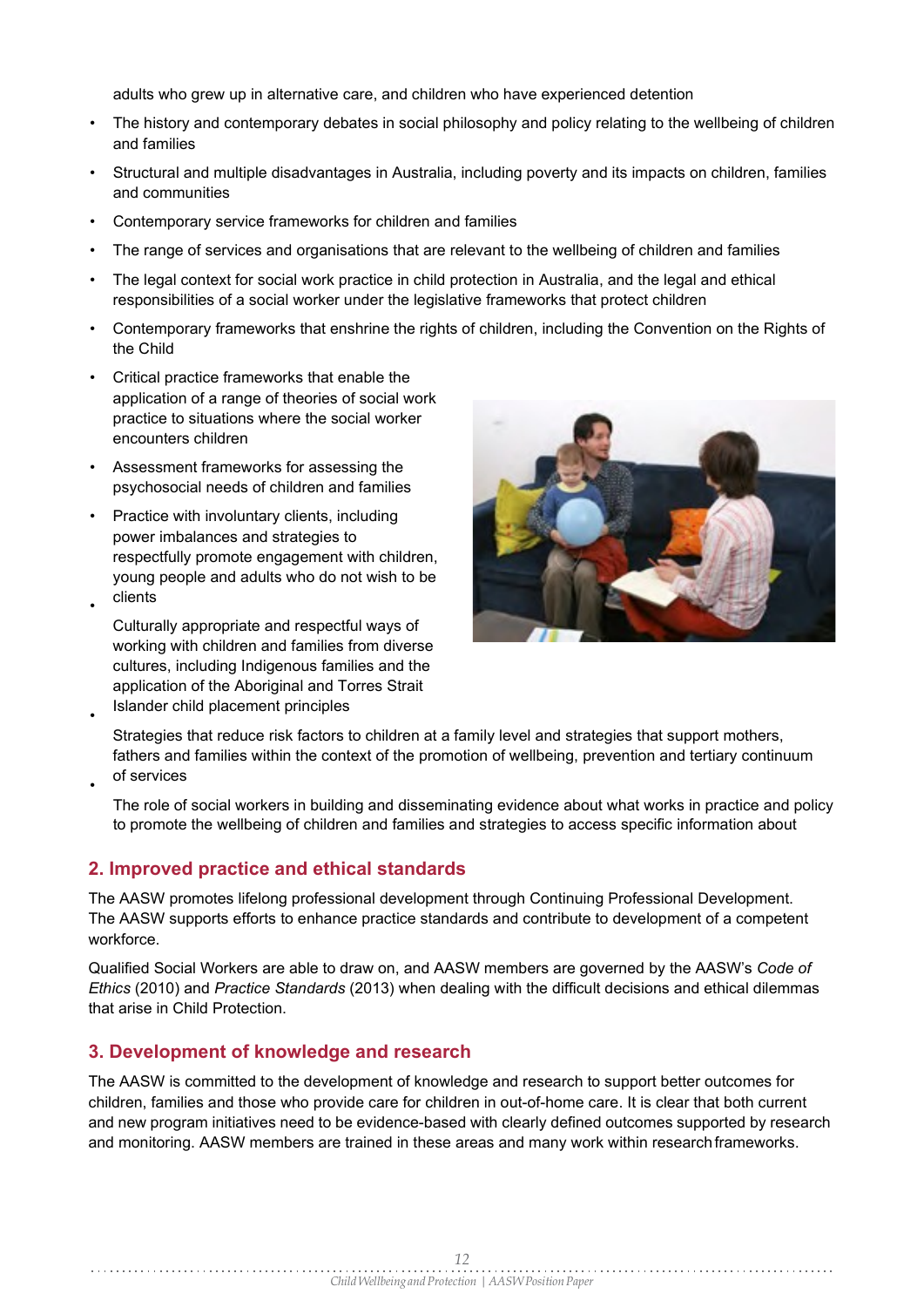### **Investment in prevention and early intervention**

*Investment in primary prevention programs has the greatest likelihood of preventing progression along the service continuum and sparing children and families from the harmful consequences of abuse and neglect.*  (Australian Institute of Family Studies (AIFS) 2011a)

- **a.** The AASW is concerned that current investment and responses to child welfare in Australia are disproportionately focused on tertiary intervention (such as child protection responses). The AASW believes that significant investment in prevention and early intervention is desperately needed to tackle the issue of child abuse and neglect at a societal level.
- **b.** The AASW commends the Federal government's commitment to a public health model of child wellbeing and protection as reflected in the National Framework (AIFS 2011a), which aims to improve investment in initiatives that prevent abuse and neglect.

The AASW calls on all levels of government to commit to a 'public health' model of child wellbeing and protection with commensurate and significant investment in prevention and early intervention services and supports to children and families.

### **Fostering integrated solutions and collaboration**

- **a.** The AASW calls on all levels of government to facilitate collaborative approaches to achieving child wellbeing and protection. The AASW believes that all levels of government tend to work in silos in relation child protection issues. At State and Territory level there are departments managing mental health services, services for people with intellectual disability and domestic violence services as well as child protection authorities. A more collaborative approach is required from all levels of government and non-government agencies.
- **b.** The AASW supports the renewed commitment to 'whole-of-government' approaches to child protection outlined in the National Framework (FaHCSIA 2009, p. 5). However, the AASW believes that successful implementation of collaborative strategies requires attention to current inconsistencies in State and Territory approaches to protecting children. Specifically, the AASW recommends:
	- definitions of children in need of care and protection are aligned across jurisdictions
	- consistency in notification, substantiation and investigation processes and orders
	- data systems are aligned to improve current limitations in data collection and reporting on child protection at the national level (see AIHW 2013, pp. 95–119).

These inconsistencies are outlined in detail in the annual Australian Institute of Health and Welfare (AIHW) Child Protection Australia annual report.

- The AASW is aware that information sharing between agencies is a major restriction on a more **c.** collaborative approach in child protection and that this needs to be addressed to ensure privacy of the family and child and at the same time encourage and enhance a partnership framework. The AASW supports the recommendations of the 2008–09 Wood Commission for addressing such issues at a State-based level and the National Framework, which addresses this issue at a national level for the first time.
- With respect to collaboration with children and families, the AASW supports a child protection system **d.**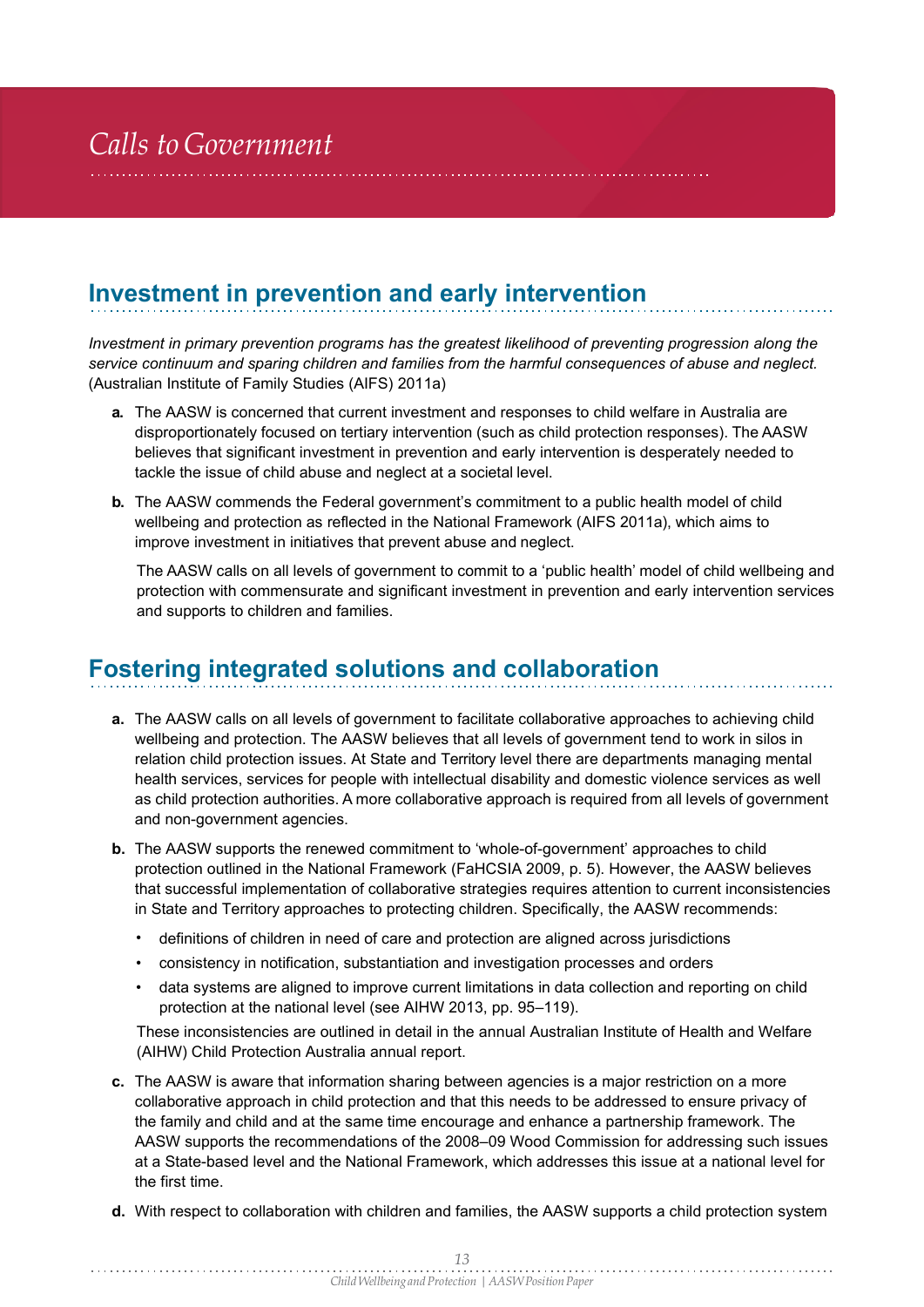

*'.. AASW believesthat collaborative practice isbestsupportedwhen primacy is given to voluntaryratherthan compulsory interventions and* 

that recognises respect, participation and capacity-building as fundamental rights and needs of vulnerable children and families. The AASW believes that voluntary participation of families should be the primary goal of interventions aimed at families at risk. The AASW is concerned that strategies involving compulsion without adequate attempts to engage with families on a voluntary basis:

- may not acknowledge the range of factors relevant to a family's decision to refuseparenting supports
- risk creating stigma around engagement with early intervention services, which may ultimately undermine the goal of reducing the number of children and families entering the tertiary service system.

However, the AASW acknowledges that compulsion may be necessary and relevant to ensure the best interests of children are upheld.

The AASW believes that investments in the workforce and service system are other mechanisms that may ultimately be equally effective in engaging at-risk families.

The AASW recognises the value of collaboration among agencies to plan and deliver child welfare **e.** services, to support vulnerable families and to keep children safe, preferably in their own families and communities. Child protection authorities need to support this process through recognising, resourcing and rewarding collaboration. This means that the child protection system must create incentives, rather than barriers, to collaboration and recognise organisations on the basis of outcomes and quality, regardless of their size.

The AASW calls for all levels of governments to implement:

- funding preference to agencies where a demonstrated collaborative approach to service delivery and planning is evident
- $\bullet$  funding to directly support collaborative meetings, such as funding to services to co-ordinate planning meetings and resources to enable agencies attendance in these meetings (such as funds for co-ordination/facilitation of meetings)
- reward for collaboration through, for example, acknowledgement by government of those services that engage in collaborative planning processes •
- research into effective collaboration. •

Further, the AASW believes that collaborative practice is best supported when primacy is given to voluntary rather than compulsory interventions and supports (AASW *Code of Ethics* 2010, p.26).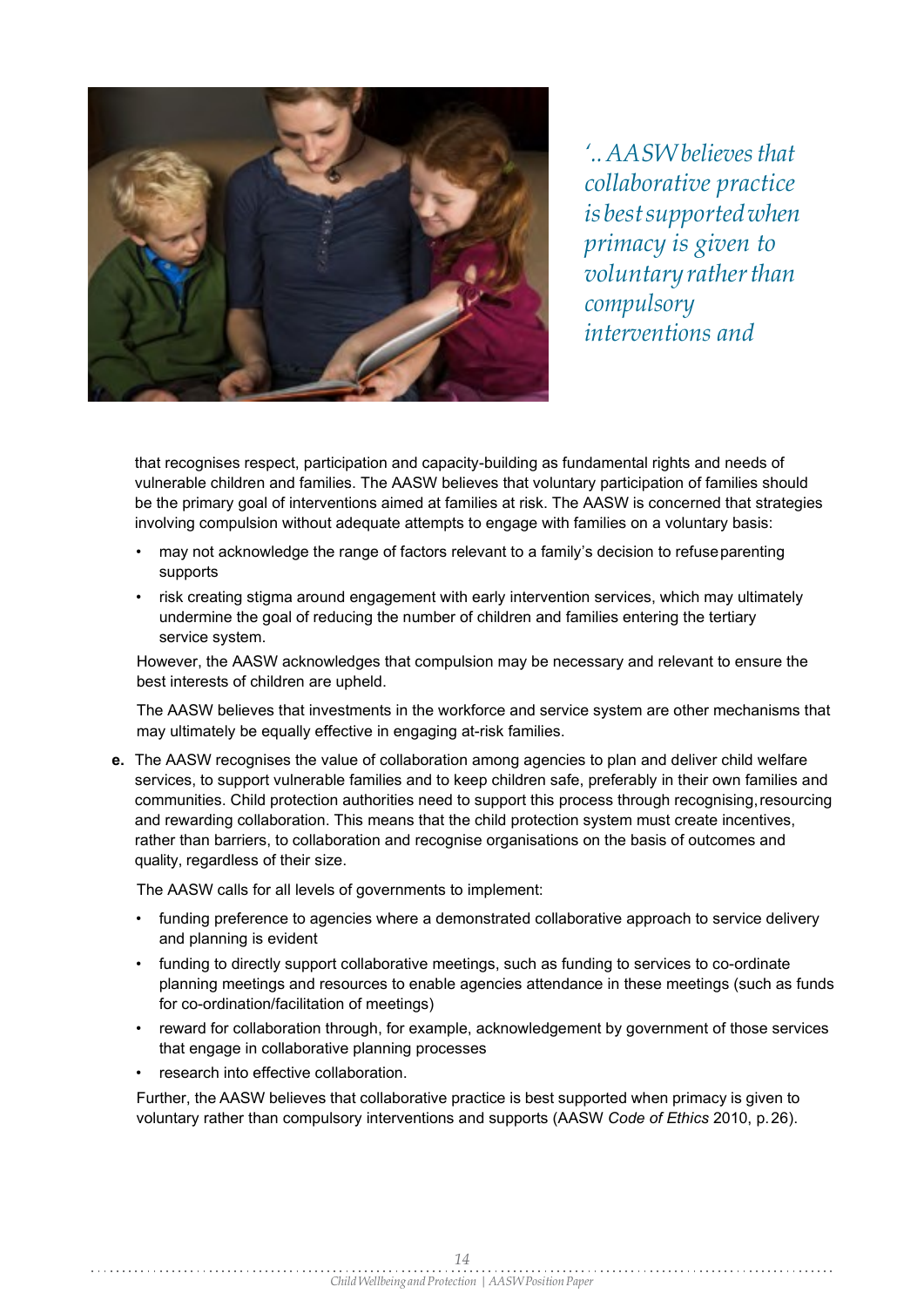### **The over-representation of Aboriginal and Torres Strait Islander children**

- **a.** The AASW is deeply concerned about the ongoing over-representation of Aboriginal and Torres Strait Islander children in the child protection system. Indigenous children constitute 4.7% of Australian children yet in 2011–12 represented 19% of children subject to a notification and 33.6% of children living away from home (Healing Foundation 2013, p. 2).
- **b**. The AASW calls on all levels of government to implement specific programs to address the complex needs of Indigenous and other culturally diverse children who continue to be over-represented in child neglect and abuse referrals and investigations. These programs need to acknowledge and respond systemically to the range of issues impacting on Indigenous children and families that result significant social and economic disadvantage. These include housing, education, health, employment, intergenerational trauma including trauma caused by policies of forced removal and adoption, and drug and alcohol issues.
- **c.** The AASW supports the strategies outlined by the Healing Foundation (2013) to address the removal of Aboriginal and Torres Strait Islander children and from their families and communities. These include:
	- recognising and protecting the rights of Aboriginal and Torres Strait Islander people and communities to self-determination and the maintenance of spiritual and cultural practices
	- systemic and whole-of-life approaches to tacking economic and social disadvantage •
	- significant investment in early intervention and prevention and targeted family support as a representative proportion of child protection expenditure •
	- $\bullet$   $\;\;$  working in partnership with Indigenous organisations and communities
	- a long-term community development approach. •
- **d.** The AASW supports initiatives that allow Aboriginal and Torres Strait Islander children to remain connected with their kin and community. In particular, barriers to the provision of kinship care need to be acknowledged and addressed. The AASW is aware essential processes, such as the completion of a Working with Children Check, may be complicated by issues such as remoteness, difficulties in providing proof of identity documents, literacy and language barriers (QLD Commission for Children, Young People and Child Guardian 2012). Identifying and addressing such barriers should be a priority for State and Territory governments.



*'TheAASWisdeeply concerned about the ongoing overrepresentation of Aboriginal and Torres Strait Islander children in the child protection system.'*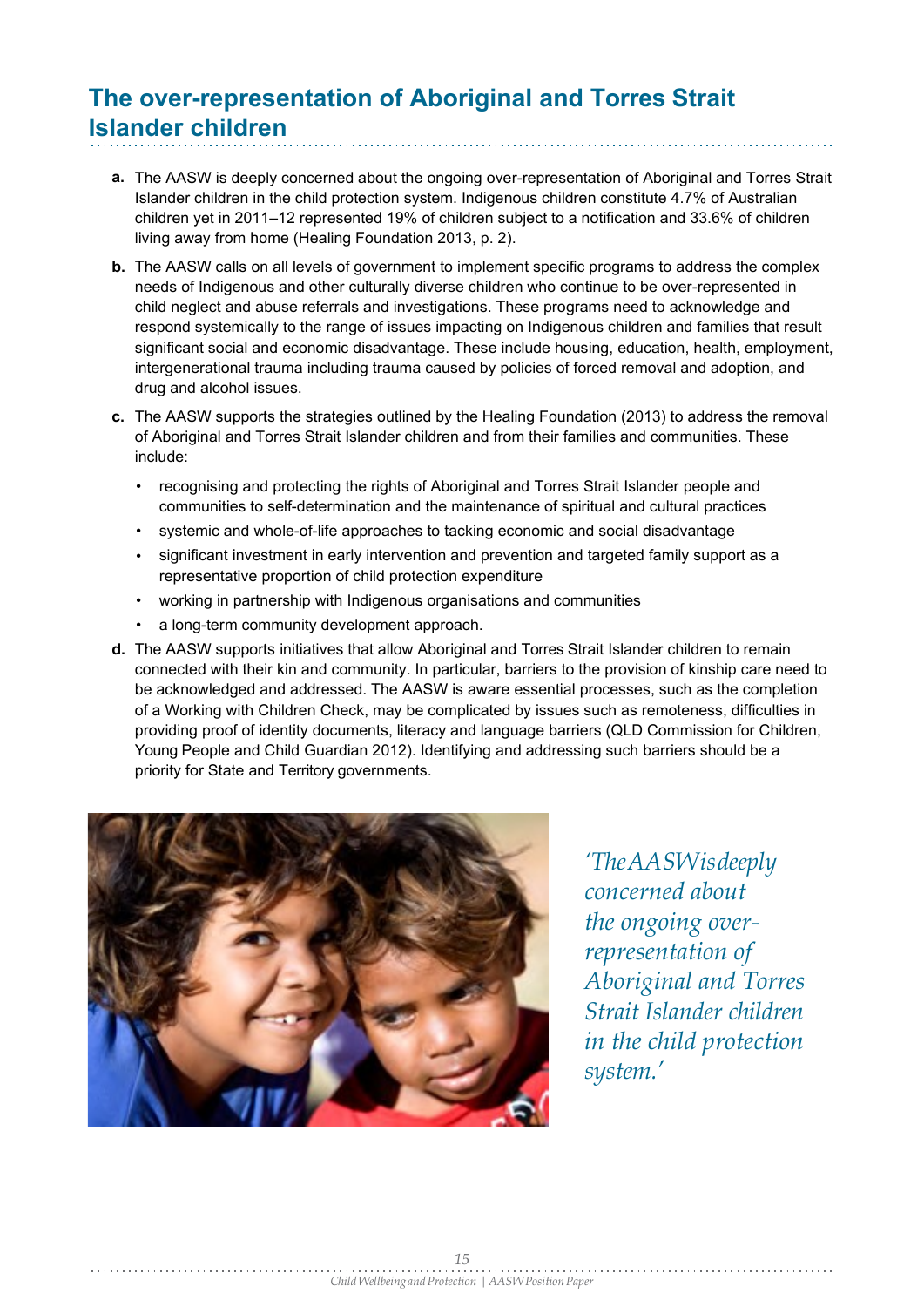### **Workforce development**

The AASW calls on all levels of government to develop a workforce strategy for the child wellbeing and protection sector.

The AASW believes child wellbeing and protection staff can be better resourced and supported to improve outcomes for children and young people as follows:

- **a.** Governments should work to reduce workforce turnover and thus improve consistency and stability of supports. International evidence shows that frontline workforce turnover is lowest in countries where the child protection workforce has a standardised qualification base in social work and related disciplines, as the workforce is best prepared for direct practice. For example, compared to the Queensland child protection services where turnover is 73% in the first three years of practice, in the United Kingdom the child protection workforce turnover is around 11% per annum and in Norway is approximately 12% per annum (Healy & Oltedal 2010; Local Authority Workforce Intelligence Group 2006). In both Norway and the United Kingdom, social work qualifications or similar are mandatory entry-level qualifications for child protection workers.
- **b**. Child protection services workforce policy should recruit professionals who are qualified to work with vulnerable children, young people and their families. At a minimum, degree level qualifications in disciplines with mandatory child protection education, such as social work and some psychology, human services and behaviour studies degrees should be the entry requirement for child protection worker positions. Where workers lack these qualifications, they should be supported by the agency to gain appropriate qualifications.
- Aboriginal and Torres Strait Islander workers should be encouraged and supported to achieve **c.** professional qualifications equivalent to non-Indigenous workers. The Government must be encouraged to address the educational gap facing many Aboriginal and Torres Strait Islander workers and to work closely with tertiary education bodies to provide accessible professional educational programs.
- Workplace training should increase its focus on developing the capacity for professional decision-**d.** making and effective practice with families including culturally aware and sensitive practice when working with Indigenous children and families, and culturally and linguistically diverse (CALD) and refugee communities. The AASW believes that it is important that workplace training is provided by researchers and practitioners with recognised knowledge and experience in child protection services, not only by workplace training units, and that such training reflects current best-practice knowledge and developments.
- The AASW is aware of the difficulty that State and Territory child protection authorities have in **e.** recruiting and retaining social workers. Recent literature has cited concerns about managerial and organisational practices and difficulties faced by social workers who have reduced face-to-face time with vulnerable clients. The AASW believes that better outcomes are achieved for children when the application of professional judgement is supported through regular professional supervisory and managerial practices. The AASW's *Practice Standards for Social Workers: Supervision* (2000) provides specific guidance for social work supervision.
- The AASW believes that an over-reliance on structured or forensic decision-making tools has **f.** contributed to a demise in the level of knowledge, judgment and expertise of staff. Structured decision-making tools should be recognised as only one part of the decision-making process. Workers need to be supported to engage with families as partners, to treat people with dignity and respect, and to turn involuntary clients into voluntary partners through a process of therapeutic casework. Key relationship-building skills include the capacity to foster trust, demonstrate empathy, and engage the families in decision-making to enable partnership in change processes.
- The government should support advanced-level practitioners to gain postgraduate qualifications in **g.** child protection practice from recognised tertiary education institutions.
- **h.** Include mandatory training on supervision for supervisors and supervisees as in other government departments such as Queensland Health. We suggest this could be included as part of an initial orientation package and repeated or built upon as required.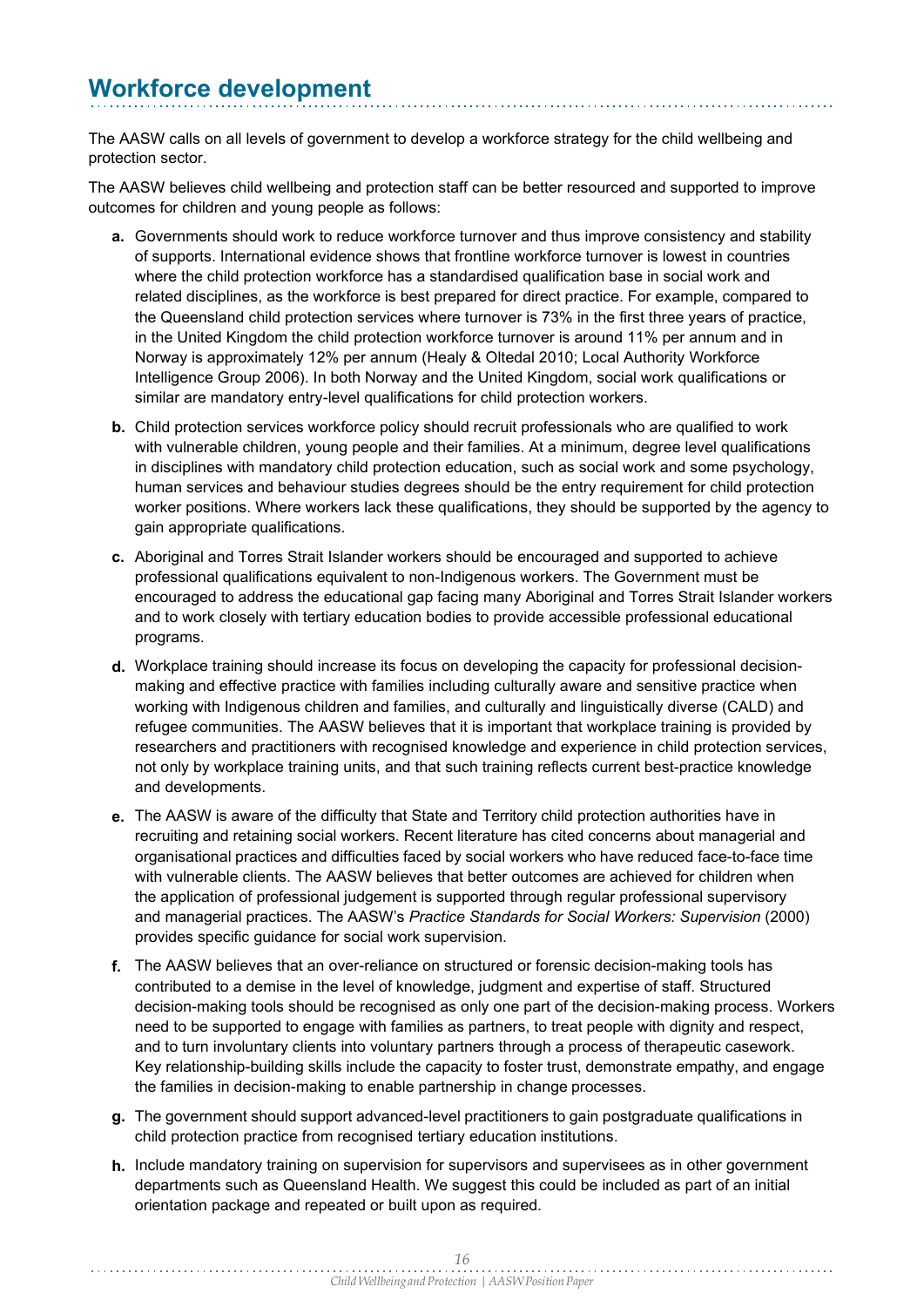- **i.** Administrative responsibilities of frontline staff should be strictly limited to that which is essential to the reporting on their practice.
- Conflicting expectations between the executive and frontline staff need to be addressed. These **j.** conflicts, which may arise from a misunderstanding of the relative roles, responsibilities and pressures impacting on staff within child protection should be reduced through the development of a common understanding at all levels of child protection authorities of their goals. These goals should be consistent with international evidence of what effective child protection work involves. Decisions about staffing and resource allocation must be consistent with this evidence-based framework.
- **k.** Organisational structures should promote the development and utilisation of practice capacities. We advocate that there should be at least three levels of frontline practitioner:
	- Level 1: Child Safety or Child Protection Officer
	- Level 2: Senior Practitioner
	- Level 3: Consultant Practitioner

These levels of seniority should reflect increasingly advanced practice knowledge and skills. Senior and consultant practitioners should be available to child protection officers for the purposes of consulting on complex and high-risk matters. This should be a complement to, rather than a replacement of, regular professional clinical supervision. Training and support should be provided to child protection staff to support them in developing their knowledge and skill such that progression through the levels of practice is facilitated.

### *'..itisimportantthatworkplacetraining is provided by researchers and practitioners with recognised knowledge and experience in child protection services..'*

- **l.** More accountability in executive decision-making to the frontline. Decision-making structures need to be established so that the executive gains insight into the demands of frontline practice and understands how executive decision-making will impact on the capacity of frontline staff to realise the organisational mission to promote child safety and wellbeing.
- **m.** Specific attention needs to be given to how staff in rural and remote locations can be supported as outlined above with particular regard to training subsidies and supervision.
- **n.** A clear set of maximum ratio of staff to clients (families and children) so that adequate services and resources are able to be delivered to children.
- The AASW is aware of the difficulties recruiting and retaining carers for children placed in out of-home **o.** care and the difficulties faced by child protection social workers who are working with these carers and children. The AASW supports training and ongoing support for these carers to ensure they have sufficient information, awareness of the challenges and rewards of being a carer and strategies for dealing with these before and throughout any placement. Doing so will provide carers and vulnerable and traumatised children with the best possible chance of an appropriate placement and its ongoing stability and security.

*'The AASW recommends that child protection authorities are held more accountableforthewellbeingandsafetyof childrenandyoungpeoplewhoare in* or have exited the care system..'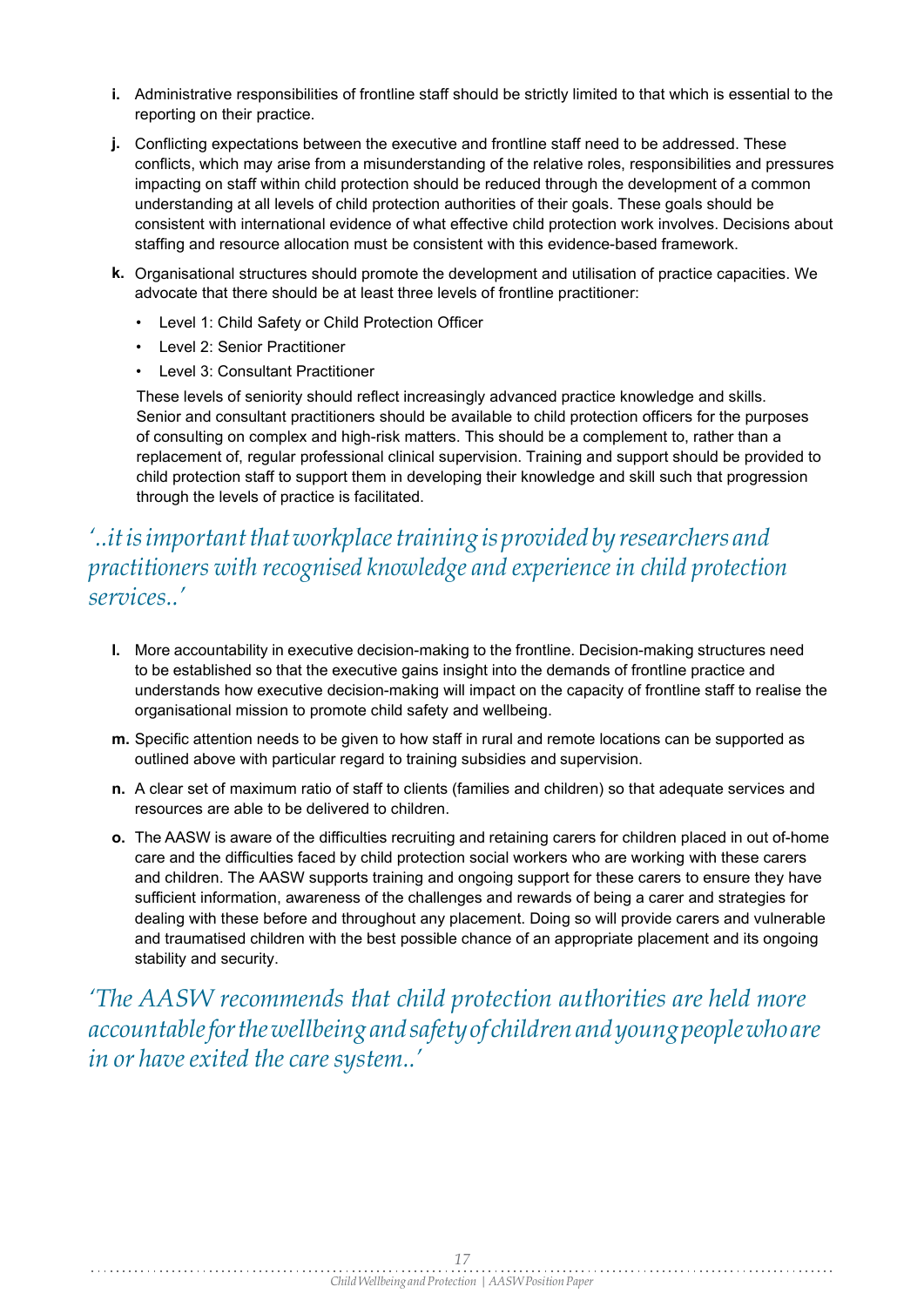# **Support for young people exiting care**

The AASW calls on Federal, State, Territory and Local governments to improve life opportunities for children and young people in care and leaving care. The AASW recommends that child protection authorities are held more accountable for the wellbeing and safety of children and young people who are in or have exited the care system including:

- **a.** Legislating for a formal extension of the age of young people leaving care to 25, with supports available to that which is normative for their peers not in care.
- **b.** Processes for monitoring the location and nature of placements of children and young people who have exited the care system.
- **c.** A clear system of accountability for ensuring that these children and young people have a care plan and that agency responsibilities in that care plan are met.
- **d.** Care plans facilitated by staff who have appropriate education and career-planning expertise and that outline transition stages, supports available and key people to champion and facilitate the plan, including evidence of engagement with the child or young person.
- **e.** Reorientation of existing staff support (school guidance officers, TAFE career counsellors, flexible education program managers/leaders) to work with children and young people in out-of-home care and their significant others, including child protection staff in supporting the cohort of young people in their transition phases in state schools, high schools, flexible learning schools and those who have been excluded from school or left prematurely.



Appointment of appropriately qualified staff in the areas of career planning and education engagement **f.** to graduated entry programs, traineeships, apprenticeships and other higher and further education opportunities for young people during the transition into independence. This could include the establishment of education officers who have career planning and education expertise who are employed by child protection authorities and report through the relevant government department to ensure professional isolation is addressed.

### **Improving the capacity and effectiveness of the child protection system**

The AASW calls on all levels of government to improve the capacity and effectiveness of existing secondary and tertiary services and support by:

- **a.** building capacity within families through the employment of a tertiary-qualified workforce with the skills and support infrastructure to work with high-risk families
- **b.** reducing the administrative load on frontline workers
- **c.** increased funding to family support and preservation services
- **d.** reviewing and evaluating the effectiveness of the assessment framework used by child protection services including the use of structured decision-making tools. The AASW believes that assessment should be a dynamic and cyclical process that utilises assessment tools as well as the expertise, knowledge and skill of tertiary-qualified child protection workers. The AASW recommends that the assessment framework must demonstrate cultural awareness and sensitivity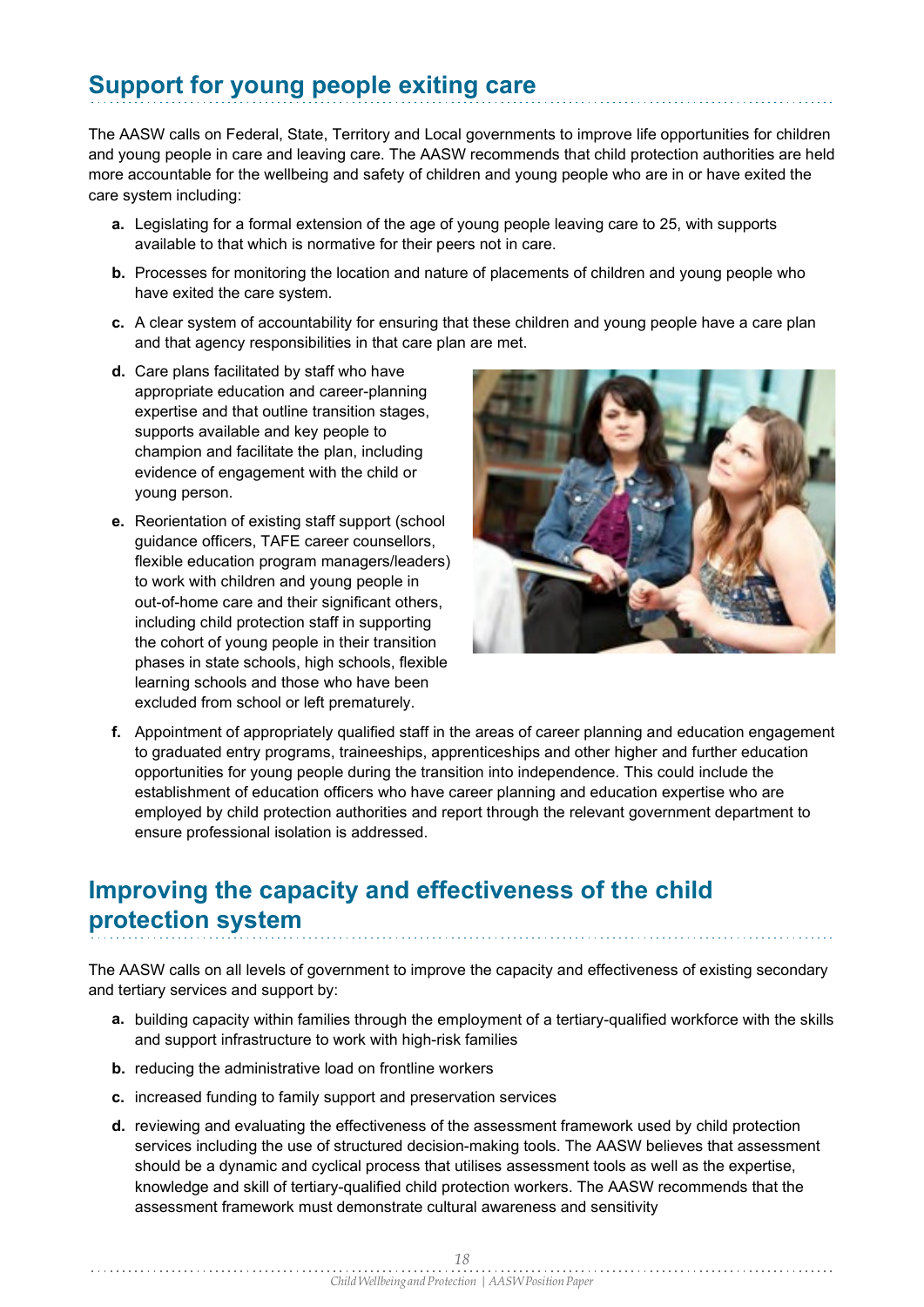- **e.** reviewing current practices of case management, in particular, how much actual therapeutic case management and case work occurs in engaging with families as opposed to administrative case management. The AASW believes the parameters of therapeutic case management need to be included in child protection worker position descriptions
- reviewing case loads for child protection staff. The AASW recommends the introduction of case load **f.** ceilings to ensure the quality and consistency of support to children and families, and to inform case load management processes
- resourcing programs aimed at developing parenting capacity that are appropriate to the needs of **g.** families. The AASW believes that such programs must provide a real opportunity for parents to succeed. In order to do so, the AASW recommends they:
	- be tailored to meet the needs of parents who are trying to address complex and intergenerational issues such as trauma and family violence
	- $\bullet$   $\,$  allow for recognition that complex and intergenerational issues require time to be addressed;
	- are easily accessible to the family •
	- $\bullet$  are delivered by a professional workforce with the necessary skills, training and experience;
	- are culturally sensitive and appropriate •
	- are sensitive and responsive to the needs of people with disabilities. •
- **h.** developing and implementing recruitment strategies for foster and kinship career from CALD and refugee backgrounds
- **i.** cultural competence training for all frontline staff, including training on the use of interpreters.

### **Support for people with a disability**

The AASW calls on all levels of government to improve outcomes for people with disabilities.

The child wellbeing and protection system must have the capacity to engage, assess, elicit and respond to the specific needs and views of children, young people and families with disabilities. Capacity to do so effectively must be incorporated at all points of contact with the child wellbeing and protection system. We believe this will be supported by ensuring that the service system and workforce:

- **a.** has clear guidelines for ensuring the participation of children and families with disabilities in decision-making processes and that the rights of people with disabilities are systematically recognised and upheld
- **b.** have the necessary skills, knowledge and training to work with, assess and provide supports to people with disabilities and/or at a minimum are funded and supported to access and consult with disability expertise as required
- **c.** have clear protocols that are supported by funding and service agreements that facilitate timely and adequate levels of collaboration between disability support and child wellbeing and protection services
- **d.** provide supports that take individual needs into account. Initiatives such as parenting programs, for example, must be accessible and appropriate to the needs of parents with disabilities.



In addition, the AASW calls on the Federal government to ensure that the child wellbeing and protection principles outlined here are considered and reflected in the roll-out and development of DisabilityCare.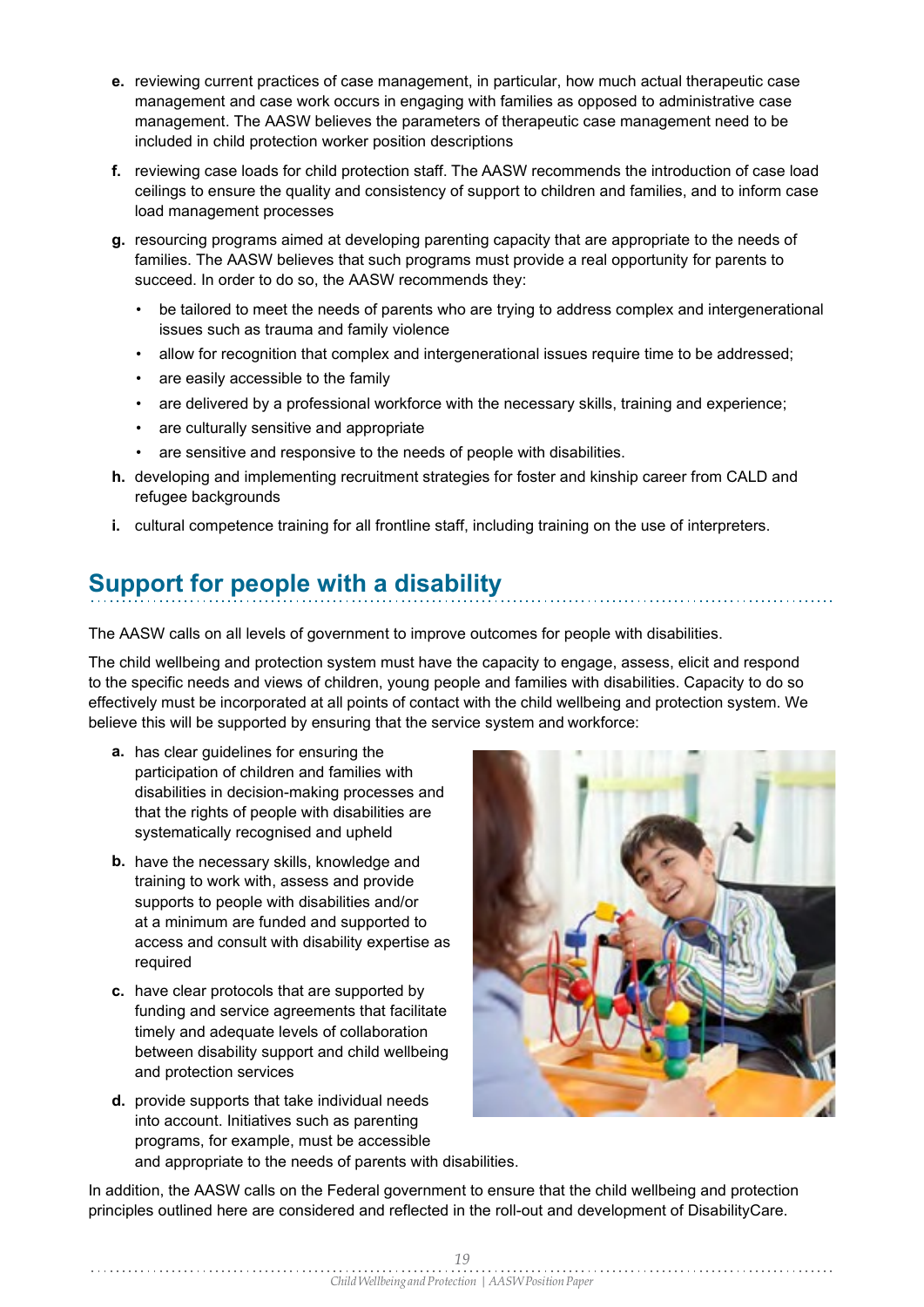### **Improving cultural awareness, sensitivity and responsiveness**

The AASW calls on all levels of government to develop and implement strategies and provisions for meeting the needs of culturally and linguistically diverse (CALD) and refugee children and families. The AASW commends the inclusion of such strategies in the National Framework Second Action Plan 2012–2015 (2012). The AASW recommends:

- **a.** that research is undertaken to:
	- establish the numbers of CALD and refugee children in the child protection system
	- review the practices and policies in place to respond to the needs of CALD children and families. At present, 'there is limited research regarding cultural issues within statutory child protection services in Australia' (AIFS 2011b, p. 38)
- **b.** the collection of data on the ethnicity, language spoken and religion of children and families in the child protection system (Kaur 2012)
- **c.** that child wellbeing and protection services and supports develop communication strategies for CALD and refugee families on:
	- Australian Child Protection statutory role
	- early intervention and prevention awareness information on the nature of child abuse and Australian parenting practices
	- culturally tailored information on the harms of physical discipline and family violence (Kaur 2012) •



- **d.** the development of culturally sensitive and aware policy and practice at the organisation, professional and individual levels. This will
	- culturally competent assessment frameworks and tools
	- cultural competence training for staff
	- culturally sensitive and responsive service models, supports, interventions and practice guidelines.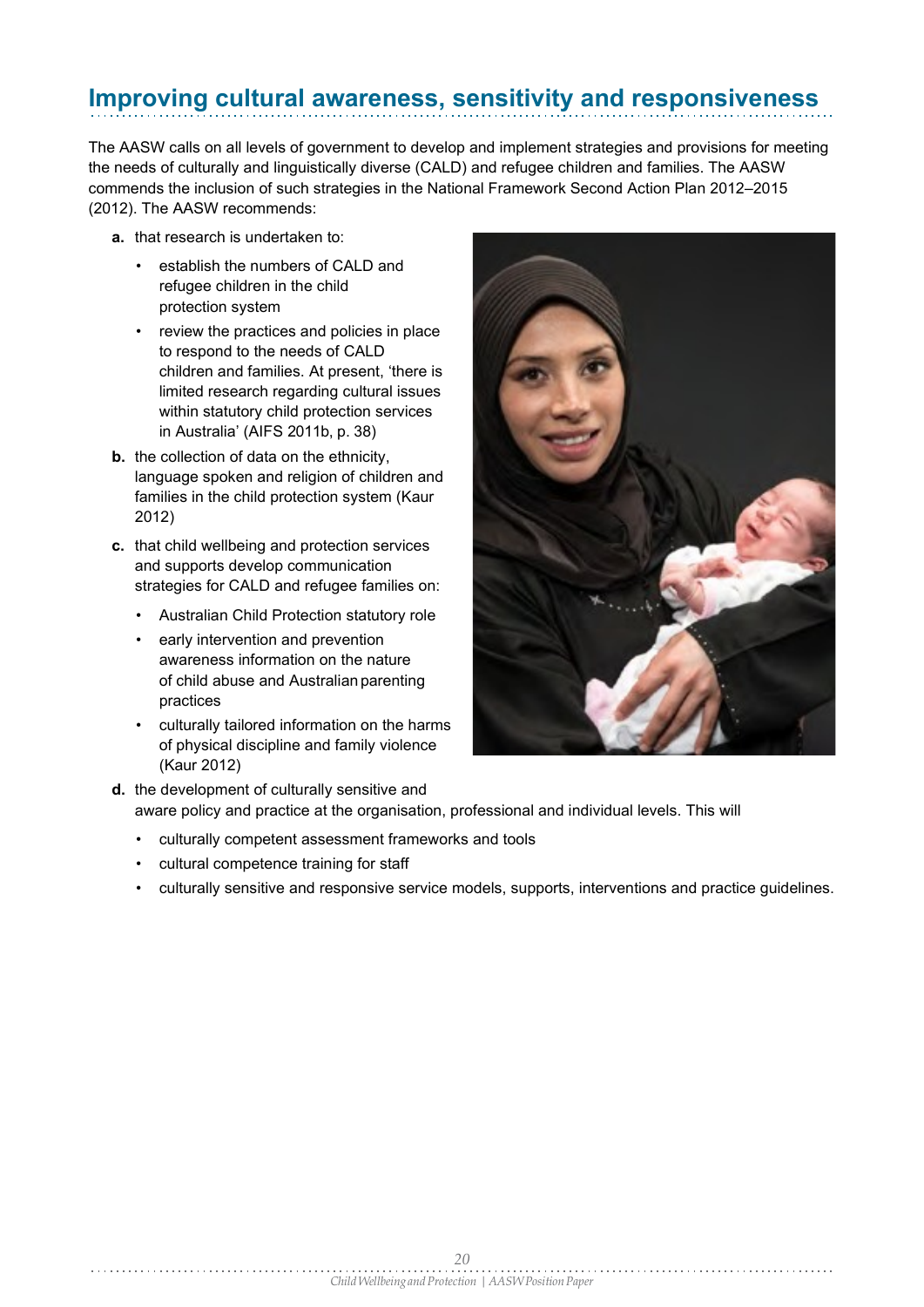## *References*

Ainsworth, F & Hansen, P 2011, 'The Experience of Parents of Children in Care: The Human Rights Issue', Child & Youth Services, vol. 32, no. 1, pp. 9–18.

Appell, A & Boyer, B 1995, 'Parental Rights vs Best Interests of the Child: A False Dichotomy in the Context of Adoption', Duke Journal of Gender Law & Policy

Australian Government 2009, 'National Framework for Protecting Australia's Children 2009–2020', retrieved 22 April 2013, [<http://www.fahcsia.gov.](http://www.fahcsia.gov/) au/ourresponsibilities/families-and-children/ publicationsarticles/protecting-children-is- everyonesbusiness>.

Australian Government 2012, 'Protecting Children is Everyone's Business: National Framework for Protecting Australia's Children 2009–2020: Second Action Plan 2012–2015', retrieved 22 April 2013, [<http://www.fahcsia.gov.au/our-responsibilities/](http://www.fahcsia.gov.au/our-responsibilities/) families-and-children/publicationsarticles/protecting- children-is-everyone-s-businessnational-framework- for-protecting-australia-schildren-2009-2020- second-action-plan-2012- 2015>

Australian Institute of Family Studies 2011a, 'Defining the public health model for the child welfare services context', retrieved 7 March 2013, <http:// [www.aifs.gov.au/nch/pubs/sheets/rs11/rs11.pdf>](http://www.aifs.gov.au/nch/pubs/sheets/rs11/rs11.pdf)

Australian Institute of Family Studies 2011b, 'Protecting Australia's children research audit (1995-2010): Final report', retrieved 22 August 2013, [<http://www.aifs.gov.au/nch/pubs/reports/audit/2011/](http://www.aifs.gov.au/nch/pubs/reports/audit/2011/) index html>

Australian Institute of Health and Welfare 2013, 'Child Protection Australia 2011-12', retrieved 11 April [2013,<http://www.](http://www.aihw.gov.au/publication-)aih[w.gov.au/publication](http://www.aihw.gov.au/publication-)detail/?id=60129542755>

Clausen, J, Landsverk, J, Ganger, W, Chadwick, D & Litrownik, A 1998, 'Mental Health Problems of Children in Foster Care', Journal of Child and Family Studies, Vol. 7, no. 3, pp. 283-296.

Commission for Children, Young People and Child Guardian 2012, Aboriginal and Torres Strait

[from <http://www.ccypcg.qld.gov.au/pdf/bluecard/](http://www.ccypcg.qld.gov.au/pdf/bluecard/) publications/Increasing-Aboriginal-and-Torres-Strait-Islander-particiation.pdf>

Delima, J & Vimpani, G 2011, 'The Neurobiological Effects of Child Maltreatment: An often overlooked narrative related to the long term effects of early childhood trauma', Family Matters, No. 89, pp.42-52.

Diamond-Berry, K, Hudson, L, Klain, E, Maze, C, Pilnik, L &Talati, E 2009 Healthy Beginnings, Healthy Futures. A Judges Guide, American Bar Association, Chicago.

Dumbrill, G C 2006, 'Parental expectations of child protection intervention: A qualitative study', Child Abuse and Neglect, vol. 30, pp. 27-37.

Gauthier, Y, Fortin, G, & Jéliu, G 2004, 'Clinical application of attachment theory in permanency planning for children in foster care: The importance of continuity of care', Infant Mental Health Journal, Vol. 25, No. 4, pp. 379–396

George, C, Solomon, J & McIntosh, J 2011, 'Divorce in the Nursery: On Infants and Overnight Care', Family Court Review, Vol. 49, No. 3, pp. 521-528

Hardy, F & Darlington, Y 2008, 'What parents value from formal support services in the context of identified child abuse', Child and Family Social Work, vol. 13, pp. 252-261.

Healing Foundation 2013, Our Children, Our Dreaming: A call for a more just approach for Aboriginal and Torres Strait Islander children and families, accessed 7 August 2013 [from <http://www.](http://www/) snaicc.org.au/\_uploads/rsfil/02994.pdf>

Healy, K & Oltedal, S 2010, 'Child protection systems in Australia and Norway: An institutional comparison focused on workforce retention', Journal of Social Policy, vol.39, no.2, pp. 255-274.

Kaur, J 2012, Cultural Diversity and Child Protection: Australian research review on the needs of culturally and linguistically diverse (CALD) and refugee children and families, accessed 22 August 2013 from

[<http://www.jkdiversityconsultants.com.au/Cultural\\_](http://www.jkdiversityconsultants.com.au/Cultural_) Diversity\_&\_Child\_Protection\_Kaur2012\_A4.pdf>

Local Authority Workforce Intelligence Group 2006, 'Adult, children and young people: Local authority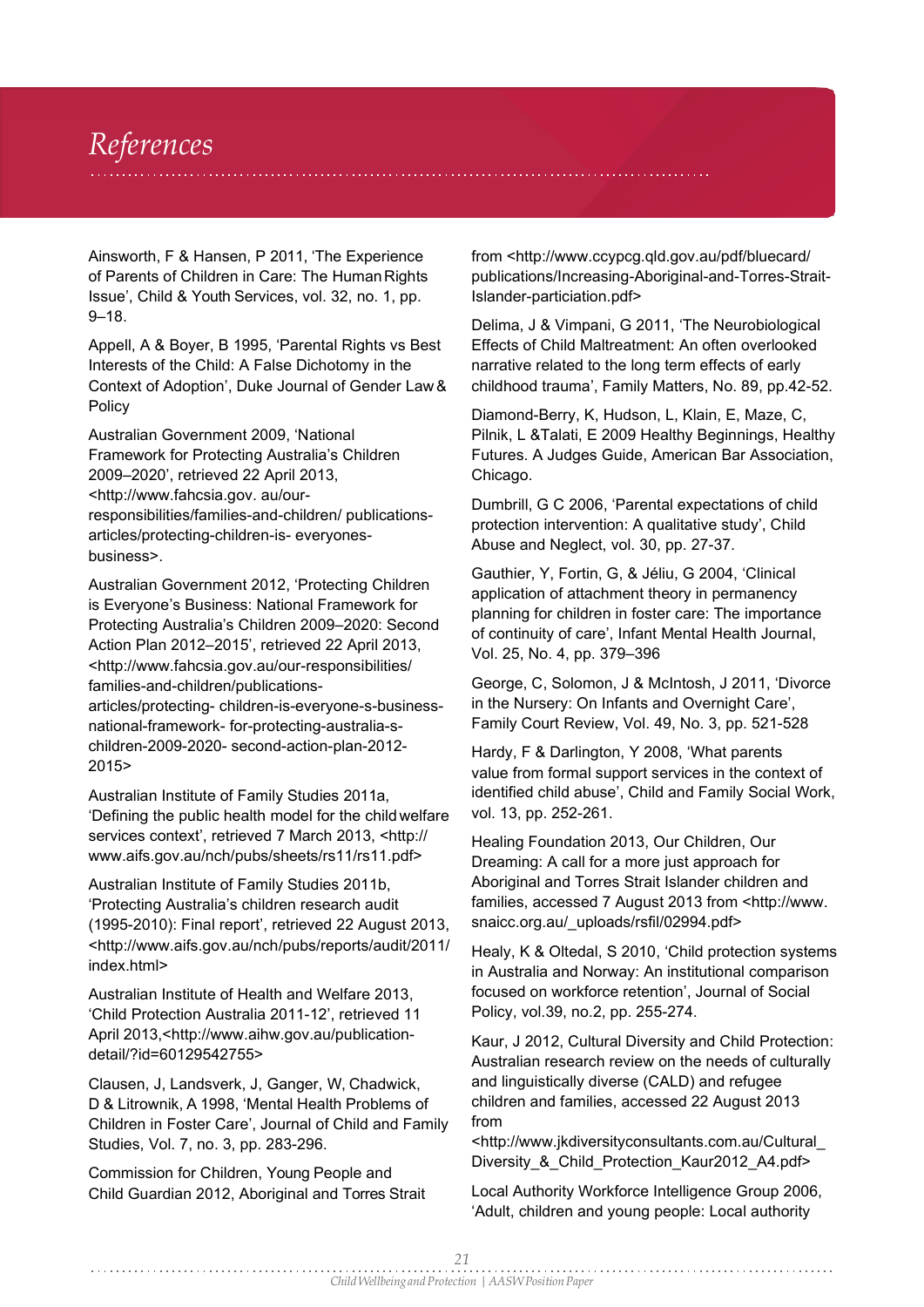Care Workforce Series, retrieved 7 March 2013, [<www.lgar.local.gov.uk>.](http://www.lgar.local.gov.uk/)

Marcus, R 1991,'The attachments of children in foster care', Genetic, Social and General Psychology Monographs, Vol. 117, no. 4, pp.365- 394.

Marshall, PJ Nelson, CA & Zeanah, CH 2007,'The caregiving context in institution-reared and familyreared infants and toddlers in Romania', Journal of Child Psychology and Psychiatry, vol. 48, pp. 210- 218.

McCain, M & Mustard, F 1999, The Early Years Study - Reversing the Real Brain Drain, Government of Ontario, Canada.

National Child Protection Clearinghouse 2009, 'Australian Child Protection Legislation Resource Sheet No. 14', retrieved 22 April 2013, [<http://www.](http://www/) aifs.gov.au/nch/pubs/sheets/rs14/rs14.html>.

Newton, R, Litrownik, A & Landsverk, J 2000, 'Children and youth in foster care: disentangling the relationship between problem behaviors and number of placements', Child Abuse & Neglect, Vol. 24, No. 10, pp. 1363–1374.

Schmidt, G & Stokes, J 2012, 'Child protection decision making: a factorial analysis using case vignettes', Sociology and Social Work, vol. 57, no.1

Schore, A & Schore, J 2008, 'Modern Attachment Theory: The Central Role of Affect Regulation in Development and Treatment', Clinical Social Work, vol. 36, pp. 9–20.

Settles, D, Smyke, A & Zeanah, C 2009 'Orphanages as a developmental context for early childhood', in McCartney, K &

Childhood Development, retrieved 3 June 2006, [<http://www.blackwellreference.com/](http://www.blackwellreference.com/) public/tocnode?id=g9781405120739\_chunk\_ g978140512073923>

Siegel, D 1999, The Developing Mind: How Relationships and the Brain Interact to Shape Who We Are, Guilford, New York

Siegel, D 2010, Mindsight: The New Science of Personal Transformation, Bantham, New York.

Sroufe, A & Siegel D 2006, 'The Verdict Is In: The case for attachment theory', Psychopathology, vol. 18, no. 2, pp. 309-43.

Sroufe, A, Byron E, Carlson, E & Collins, W 2005 The Development of the Person: The Minnesota Study of Risk and Adaptation from Birth to Adulthood, Guilford, New York.

Stovall–McClough, K C & Dozier, M 2004, 'Forming attachments in foster care: infant attachment behaviors during the first 2 months of placement', Development and psychopathology, vol. 16, pp. 253- 271.

Trevithick, P 2000 Social work skills : A practice handbook, Open University, Buckingham.

United Nations 1989, Convention on the Rights of the Child, retrieved 3 March 2013, [<http://www.](http://www/) ohchr.org/EN/ProfessionalInterest/Pages/CRC. aspx>.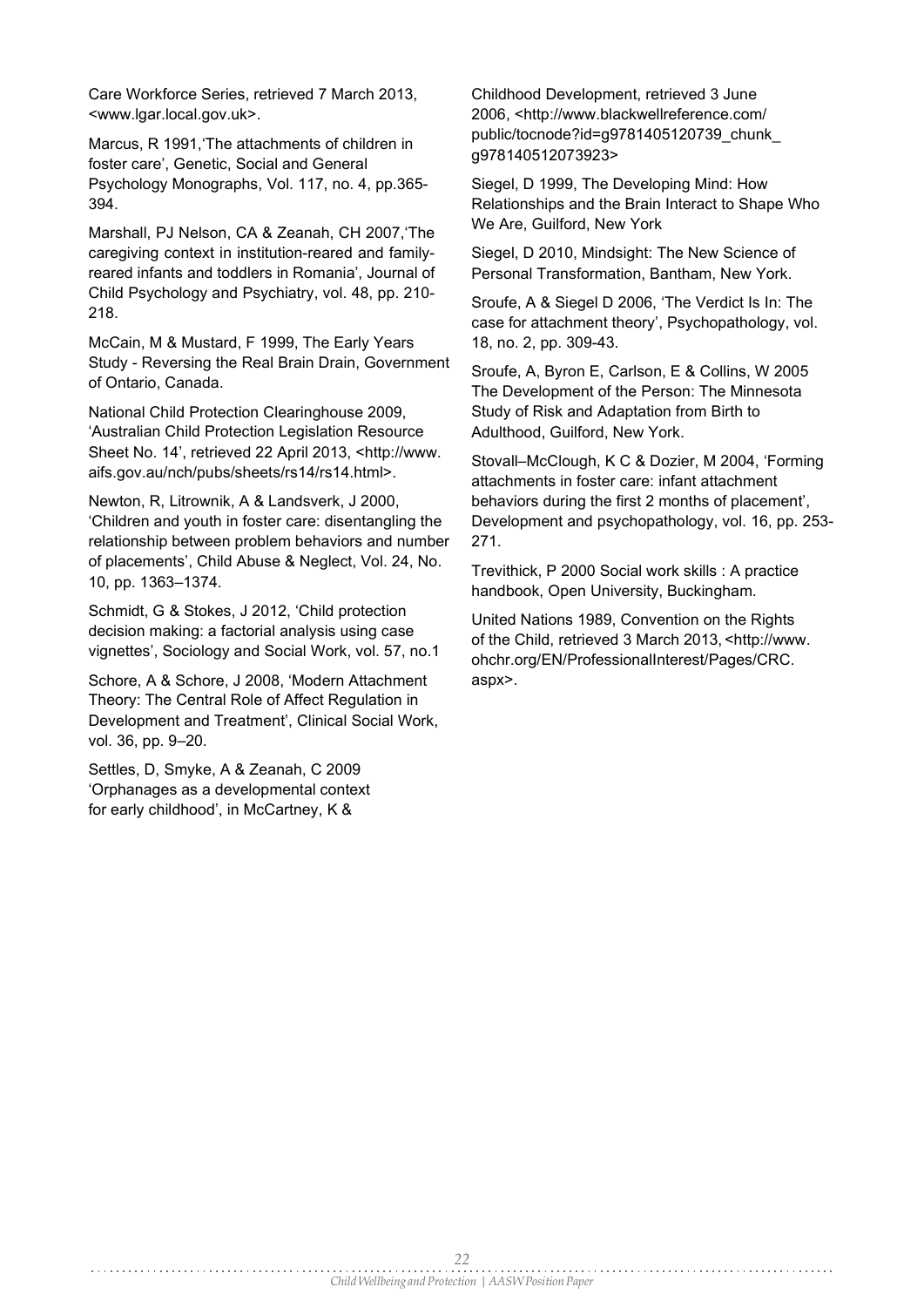## *Endnotes*

- <sup>1</sup>. National Child Protection Clearinghouse (2009) Aus- pp. 1363–1374. tralian Child Protection Legislation Resource Sheet No. 14, [http://www.aifs.gov.au/nch/pubs/sheets/rs14/rs14.](http://www.aifs.gov.au/nch/pubs/sheets/rs14/rs14) html, accessed 22nd April 2013
- Australian Government (2009) National Framework 2. for Protecting Australia's Children 2009-2020 http:// [www.fahcsia.gov.au/our-responsibilities/families-and](http://www.fahcsia.gov.au/our-responsibilities/families-and-)children/publications-articles/protecting-children-iseveryones-business, accessed 22nd April 2013
- Australian Government (2012) Protecting Children 3. is Everyone's Business: National Framework for Protecting Australia's Children 2009–2020 –Second Action Plan 2012–2015. <http://www.fahcsia.gov.au/> our-responsibilities/families-and-children/publicationsarticles/protecting-children-is-everyone-s-businessnational-framework-for-protecting-australia-schildren- 2009-2020-second-action-plan-2012-2015, accessed 22nd April 2013
- $_{4.}$  See pages 120-132 of Australian Institute of  $_{\rm 16.}$ Health and Welfare (2013), Child Protection Australia 2011-12 [http://www.aihw.gov.au/publication](http://www.aihw.gov.au/publication-)detail/?id=60129542755, accessed 3rd March 2013
- Australian Institute of Family Studies (2011). Defining the public health model for the child welfare services context[.http://www.aifs.gov.au/nch/pubs/sheets/rs11/](http://www.aifs.gov.au/nch/pubs/sheets/rs11/) rs11.pdf, accessed 7/03/2013 5.
- Schore, A & Schore, J 2008, 'Modern Attachment Theory: The Central Role of Affect Regulation in Development and Treatment', Clinical Social Work, vol. 36, pp. 9–20. 6.
- Sroufe, A & Siegel D 2006, 'The Verdict Is In: The case for attachment theory', Psychopathology, vol. 18, no.2, pp. 309-43. 7.
- Marshall, PJ. Nelson, CA. Zeanah, CH. (2007) The caregiving context in institution-reared and familyreared infants and toddlers in Romania. Journal of Child - Wiley Online Library 8.
- Settles, D, Smyke, A, & Zeanah, C 2009 'Orphanages as a developmental context for early childhood', in McCartney, K & Phillips, D (eds), Blackwell Handbook of Early Childhood Development, retrieved 3 June 2006, <http://www.blackwellreference.com/> public/tocnode?id=g9781405120739\_chunk\_ g978140512073923 9.
- 10. Zeanah, CH. Smyke, AT. (2006) A Three Year Followup <sup>23.</sup> of Attachment and Indiscriminate Friendliness in Children Adopted from Romanian Orphanages-Blackwell handbook - Wiley Online Library
- Newton, R, Litrownik, A, & Landsverk, J 2000, 'Chil-11 dren and youth in foster care: disentangling the relationship between problem behaviors and number of placements', Child Abuse & Neglect, Vol. 24, No. 10,

- Clausen, J M. Landsverk, J. Ganger, W. Chadwick, 12. D. Litrownik, A. (1998) Mental Health Problems of Children in Foster Care. Journal of Child and Family Studies ; Volume 7, Number 3, 283-296.
- Gauthier, Y, Fortin, G, & Jéliu, G 2004, 'Clinical ap-13. plication of attachment theory in permanency planning for children in foster care: The importance of continuity of care', Infant Mental Health Journal, Vol. 25, No. 4, pp. 379–396
- Marcus, Robert F (1991) The attachments of children 14. in foster care. Genetic, Social, and General Psychology Monographs, Vol 117(4), 365-394.
- McCain, M. & Mustard, F. (1999) The Early Years 15. Study - Reversing the Real Brain Drain. Government of Ontario, Canada April 1999
- 16. Siegel, D 1999, The Developing Mind: How Relationships and the Brain Interact to Shape Who We Are, Guilford, New York
- Siegel, D 2010, Mindsight: The New Science of 17. Personal Transformation, Bantham, New York.
- Delima, J & Vimpani, G 2011, 'The Neurobiological Effects of Child Maltreatment: An often overlooked narrative related to the long term effects of early childhood trauma', Family Matters, No. 89, pp.42-52. 18.
- Sroufe, A, Byron E, Carlson, E & Collins, W 2005 The 19. Development of the Person: The Minnesota Study of Risk and Adaptation from Birth to Adulthood, Guilford, New York.
- George, C. Solomon, J. McIntosh, J. Divorce in the 20. Nursery: on Infants and overnight Care. Family Court Review Vol 49, No. 3 July 2011 521-528
- United Nations Common Understanding of a Human 21. Rights Approach to Development Cooperation 'People are recognised as key actors in their own development, rather than passive recipients of commodities and services' Aust. Soc Work Vol. 64 no 2 pg 149
- Appell, Annette R.; Boyer, Bruce A. (1995) Parental 22. Rights vs. Best Interests of the Child: A False Dichotomy in the Context of Adoption. Duke Journal of Gender Law & Policy 63
- Ainsworth, F. Hansen, P. (2011): The Experience of Parents of Children in Care: The Human Rights Issue, Child & Youth Services, 32:1, 9-18
- Stovall-McClough, K. C. Dozier, M. (2004). Forming 24. attachments in foster care: infant attachment behaviors during the first 2 months of placement. Development and psychopathology, 16 , pp 253-271